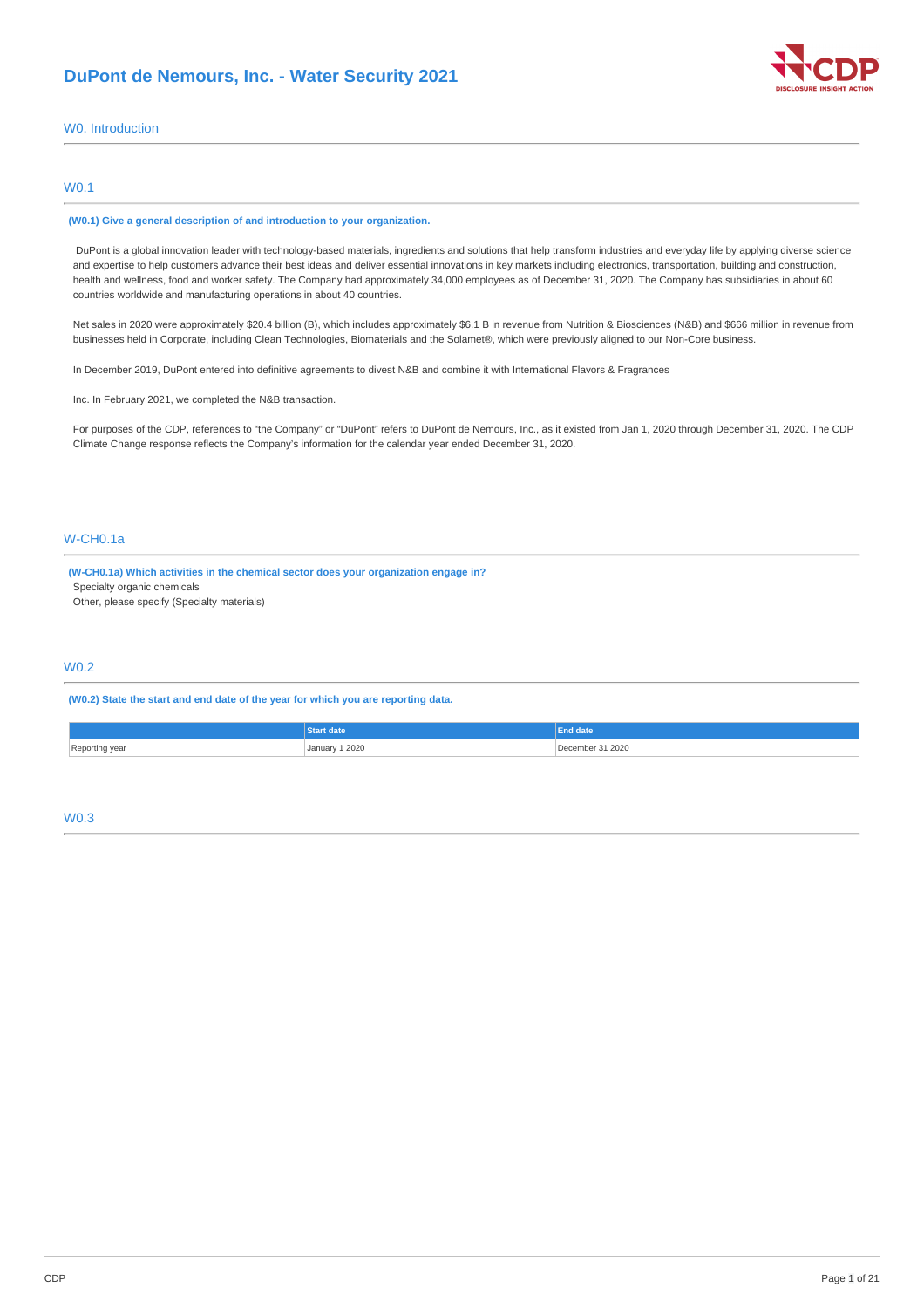### **(W0.3) Select the countries/areas for which you will be supplying data.**

Argentina Australia Austria Belgium Brazil Canada Chile China Colombia Czechia Denmark Finland France Germany India Ireland Italy Japan Luxembourg Malaysia Mexico Netherlands Norway Philippines Republic of Korea Saudi Arabia Singapore South Africa Spain Switzerland Taiwan, Greater China Thailand United Kingdom of Great Britain and Northern Ireland United States of America

# W0.4

**(W0.4) Select the currency used for all financial information disclosed throughout your response.** USD

### W0.5

(W0.5) Select the option that best describes the reporting boundary for companies, entities, or groups for which water impacts on your business are being **reported.**

Companies, entities or groups over which operational control is exercised

# W0.6

(W0.6) Within this boundary, are there any geographies, facilities, water aspects, or other exclusions from your disclosure? **Yes** 

# W0.6a

### **(W0.6a) Please report the exclusions.**

| <b>Exclusion</b>    | Please explain                                                                                                                                                                                  |
|---------------------|-------------------------------------------------------------------------------------------------------------------------------------------------------------------------------------------------|
| Small offices,      | Some small sites are not required to report water usage because they do not meet a de minimis standard for water usage. None of these sites have a manufacturing or production footprint,       |
| warehouses, small   | and therefore represent a statistically insignificant portion of our overall effluents and other discharge parameters. The maximum potential total water withdrawal of the 20 sites that do not |
| R&D facilities and  | meet our de minimis standard for water reporting, and the 120 sites that do not meet our de minimis standard for environmental reporting overall (due to lack of production/manufacturing       |
| very small          | footprint and site headcount <10 employees), is 140 million gallons, which is less than 0.5 percent of our total water withdrawal.                                                              |
| manufacturing sites |                                                                                                                                                                                                 |

# W1. Current state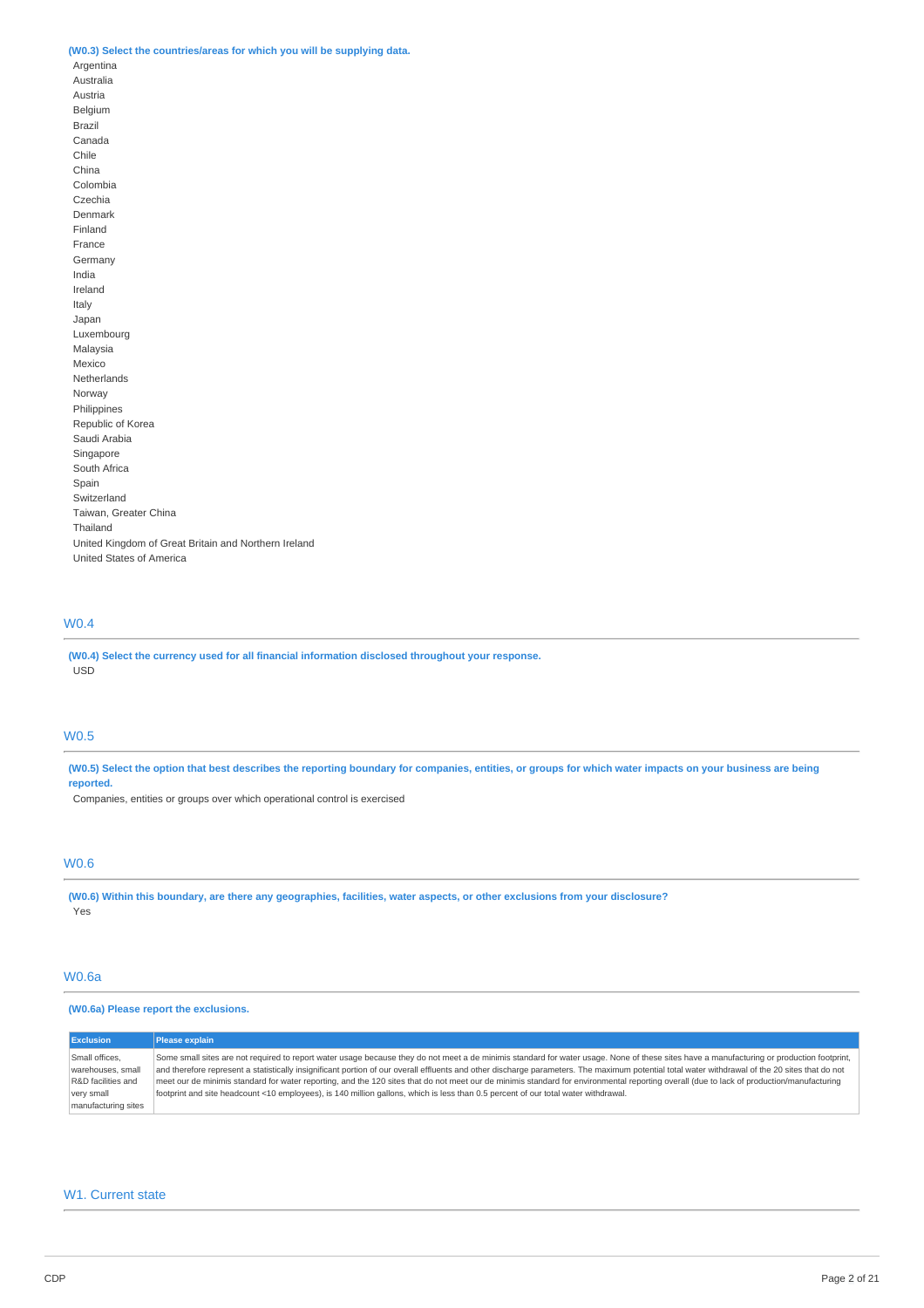# W1.1

# (W1.1) Rate the importance (current and future) of water quality and water quantity to the success of your business.

|                                                                                                           | <b>Direct use</b><br>importance use<br>rating | <b>Indirect</b><br>importance<br>rating | <b>Please explain</b>                                                                                                                                                                                                                                                                                                                                                                                                                                                                                                                                                                                                                                                                                                                                                                                                                                                                                                                                                                                                             |
|-----------------------------------------------------------------------------------------------------------|-----------------------------------------------|-----------------------------------------|-----------------------------------------------------------------------------------------------------------------------------------------------------------------------------------------------------------------------------------------------------------------------------------------------------------------------------------------------------------------------------------------------------------------------------------------------------------------------------------------------------------------------------------------------------------------------------------------------------------------------------------------------------------------------------------------------------------------------------------------------------------------------------------------------------------------------------------------------------------------------------------------------------------------------------------------------------------------------------------------------------------------------------------|
| Sufficient<br>amounts of<br>good quality<br>freshwater<br>available for<br>use                            | Vital                                         | Important                               | Most operations in our businesses rely on high quality freshwater in manufacturing, including for steam generation, washing, slurrying, reaction mediums and incorporation<br>into products, which makes good quality freshwater vital to our operations. There is also a need for sufficient potable water for employee/contractor drinking, showering<br>and on-site domestic uses, which makes good quality freshwater important for our indirect operations, but not vital as we can take advantage of filtered and/or recycled<br>water. Some of our primary products in 2020, including food additives and enzymes, acids and other specialty chemicals are typically used in a water medium. In February<br>of 2021, we divested a business that was our largest consumer of water, which will impact the quantity of fresh water we consume. We could further reduce our<br>dependency on good quality freshwater in the future if there are regulatory, environmental, or economic drivers incentivizing the transition. |
| Sufficient<br>amounts of<br>recycled,<br>brackish<br>and/or<br>produced<br>water<br>available for<br>luse | Important                                     | Neutral                                 | Many operations make use of recycled and other types of non-freshwater water to reduce their uses of freshwater where possible. Several sites in shore locations use<br>seawater for cooling purposes rather than freshwater. At many sites, we can implement our own water filtration technology, which makes recycled and brackish water<br>important, but not vital. Most of the types of products mentioned in the row above are likely to require good quality freshwater. In our indirect operations, recycled or<br>produced water may be used opportunistically, but it is not considered as important as freshwater. In February 2021, we divested a business that was our largest<br>consumer of water, which will impact the quantity of recycled, brackish and/or produced water needed for our operations.                                                                                                                                                                                                           |

# W1.2

# (W1.2) Across all your operations, what proportion of the following water aspects are regularly measured and monitored?

|                                                                                                                                    | % of<br>sites/facilities/operations | <b>Please explain</b>                                                                                                                                                                                                                                                                                                                                                                                                                                                                                                                                                                                                                                                |
|------------------------------------------------------------------------------------------------------------------------------------|-------------------------------------|----------------------------------------------------------------------------------------------------------------------------------------------------------------------------------------------------------------------------------------------------------------------------------------------------------------------------------------------------------------------------------------------------------------------------------------------------------------------------------------------------------------------------------------------------------------------------------------------------------------------------------------------------------------------|
| Water withdrawals - total<br>volumes                                                                                               | 100%                                | All manufacturing/production sites and all significant non-manufacturing sites are required to monitor monthly and report annually on this water aspect.<br>Reporting to corporate is optional for minor non-manufacturing sites that fall below a de minimus standard.                                                                                                                                                                                                                                                                                                                                                                                              |
| Water withdrawals - volumes<br>by source                                                                                           | 100%                                | All manufacturing/production sites and all significant non-manufacturing sites are required to monitor monthly and report annually on this water aspect.<br>Reporting to corporate is optional for minor non-manufacturing sites that fall below a de minimus standard.                                                                                                                                                                                                                                                                                                                                                                                              |
| Entrained water associated<br>with your metals & mining<br>sector activities - total volumes<br>[only metals and mining<br>sector] | <not applicable=""></not>           | <not applicable=""></not>                                                                                                                                                                                                                                                                                                                                                                                                                                                                                                                                                                                                                                            |
| Produced water associated<br>with your oil & gas sector<br>activities - total volumes [only<br>oil and gas sector]                 | <not applicable=""></not>           | <not applicable=""></not>                                                                                                                                                                                                                                                                                                                                                                                                                                                                                                                                                                                                                                            |
| Water withdrawals quality                                                                                                          | 100%                                | All manufacturing/production sites assess incoming water quality as it is withdrawn throughout the year to determine if it needs to treat it for its intended<br>processes. They may use Ph tests or other tests to determine TSS, BOD or COD parameters. For instance, if DuPont requires water for the creation of a<br>food ingredient, water quality must be of an extremely high standard when compared to production processes for products that are not be intended for<br>human consumption. All non-manufacturing sites procure only potable water for employee needs. For example, we ensure that all third-party water<br>meets drinking water standards. |
| Water discharges - total<br>volumes                                                                                                | 100%                                | We calculate this number for all sites by subtracting water consumption from water withdrawal. All manufacturing/production sites and all significant non-<br>manufacturing sites are required to monitor monthly and report annually on water consumption and withdrawal. Plant sites that require discharge permits<br>are required to measure water flow.                                                                                                                                                                                                                                                                                                         |
| Water discharges - volumes<br>by destination                                                                                       | Not monitored                       | This is not monitored at the corporate level. Sites monitor and report this aspect as required by requlations and permit standards.                                                                                                                                                                                                                                                                                                                                                                                                                                                                                                                                  |
| Water discharges - volumes<br>by treatment method                                                                                  | Not monitored                       | This is not monitored at the corporate level. Sites monitor and report this aspect as required by requlations and permit standards.                                                                                                                                                                                                                                                                                                                                                                                                                                                                                                                                  |
| Water discharge quality - by<br>standard effluent parameters                                                                       | Not monitored                       | This is not monitored at the corporate level. Sites monitor and report this aspect as required by regulations and permit standards.                                                                                                                                                                                                                                                                                                                                                                                                                                                                                                                                  |
| Water discharge quality -<br>temperature                                                                                           | Not monitored                       | This is not monitored at the corporate level. Sites monitor and report this aspect as required by requlations and permit standards.                                                                                                                                                                                                                                                                                                                                                                                                                                                                                                                                  |
| Water consumption - total<br>volume                                                                                                | 100%                                | All manufacturing/production sites and all significant non-manufacturing sites are required to monitor monthly and report annually on this water aspect.<br>Monitoring and reporting is optional for minor non-manufacturing sites that fall below a de minimus standard.                                                                                                                                                                                                                                                                                                                                                                                            |
| Water recycled/reused                                                                                                              | Not monitored                       | This is not monitored at the corporate level. Some sites use recycled water for cooling processes.                                                                                                                                                                                                                                                                                                                                                                                                                                                                                                                                                                   |
| The provision of fully-<br>functioning, safely managed<br>WASH services to all workers                                             | 100%                                | All sites are required to provide safe and adequate WASH services to all workers, and we monitor this aspect monthly or more frequently, in line with our<br>Core Values, our Commitment to Zero and our internal Environmental, Health and Safety policies.                                                                                                                                                                                                                                                                                                                                                                                                         |

# W1.2b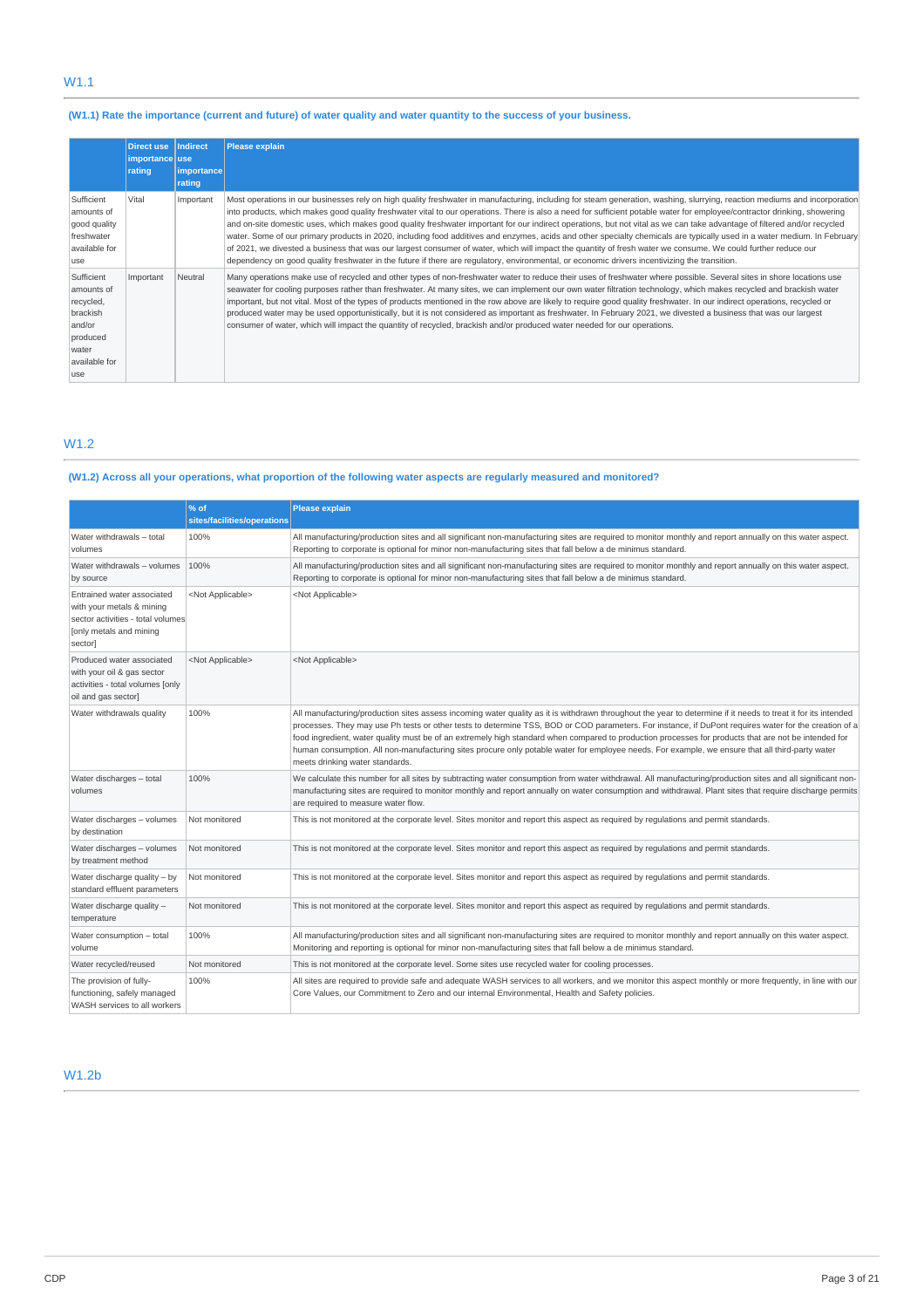### (W1.2b) What are the total volumes of water withdrawn, discharged, and consumed across all your operations, and how do these volumes compare to the **previous reporting year?**

|                      | <b>Volume</b> | <b>Comparison with</b><br>$\frac{1}{2}$ (megaliters/year) previous reporting<br>vear | Please explain                                                                                                                                                                                                                                                                  |
|----------------------|---------------|--------------------------------------------------------------------------------------|---------------------------------------------------------------------------------------------------------------------------------------------------------------------------------------------------------------------------------------------------------------------------------|
| Total<br>withdrawals | 172244        | About the same                                                                       | The slight fluctuation in water withdrawals and consumption are proportionate with the slight fluctuation in production output across our most water-<br>intensive sites in 2020.                                                                                               |
| Total<br>discharges  | 115200        | About the same                                                                       | We calculate this number for all sites by subtracting water consumption from water withdrawal. The slight fluctuation in water withdrawals and<br>consumption are proportionate with the slight fluctuation in production output across our most water-intensive sites in 2020. |
| Total<br>consumption | 57044         | About the same                                                                       | The slight fluctuation in water withdrawals and consumption are proportionate with the slight fluctuation in production output across our most water-<br>intensive sites in 2020.                                                                                               |

# W1.2d

**(W1.2d) Indicate whether water is withdrawn from areas with water stress and provide the proportion.**

|         | Withdrawals are % withdrawn Comparison Identification Please explain<br>from areas with from areas with with previous tool<br>water stress | <b>Water stress</b> | reporting year     |          |                                                                                                                                                                                                                                                                                                                                                                                        |
|---------|--------------------------------------------------------------------------------------------------------------------------------------------|---------------------|--------------------|----------|----------------------------------------------------------------------------------------------------------------------------------------------------------------------------------------------------------------------------------------------------------------------------------------------------------------------------------------------------------------------------------------|
| Row Yes |                                                                                                                                            | $1 - 10$            | About the same WRI | Aqueduct | To better understand the water risks and impacts at our sites, we used the World Resources Institute (WRI) Aqueduct Water Risk Atlas<br>to identify operational locations facing "high" to "extremely high" baseline water stress currently or by 2030. In 2020, 4.7% of our water<br>withdrawals were from water-stressed regions according to preliminary results from the WRI tool. |

# W1.2h

# **(W1.2h) Provide total water withdrawal data by source.**

|                                                                                           | Relevance Volume                  | (megaliters/year)         | with<br>previous<br>reporting<br>vear | Comparison Please explain                                                                                                                                                                                                                                                                                                                                                                                                                                                                                                                                                                       |
|-------------------------------------------------------------------------------------------|-----------------------------------|---------------------------|---------------------------------------|-------------------------------------------------------------------------------------------------------------------------------------------------------------------------------------------------------------------------------------------------------------------------------------------------------------------------------------------------------------------------------------------------------------------------------------------------------------------------------------------------------------------------------------------------------------------------------------------------|
| Fresh surface water.<br>including rainwater,<br>water from wetlands.<br>rivers, and lakes | Relevant                          | 126362                    | About the<br>same                     | Most of our plants are located near large sources of non-scarce fresh surface water. We use fresh surface water for many manufacturing and<br>operational processes that require varying levels of quality. For instance, for a once-through cooling process, the surface water will be collected,<br>used to cool the equipment, and then discharged through a non-contact cooling water outfall to an approved location. The slight fluctuation in<br>freshwater withdrawals is proportionate with the slight fluctuation in production output across our most water-intensive sites in 2020. |
| <b>Brackish surface</b><br>water/Seawater                                                 | <b>Not</b><br>relevant            | <not applicable=""></not> | $<$ Not<br>Applicable>                | Most of our plants are located near large sources of non-scarce fresh surface water, and we choose to use that when possible due to the<br>corrosive properties of saltwater.                                                                                                                                                                                                                                                                                                                                                                                                                   |
| Groundwater-<br>renewable                                                                 | Relevant<br>but volume<br>unknown | <not applicable=""></not> | $<$ Not<br>Applicable>                | DuPont avoids using groundwater when sufficient quantities of fresh surface water are available. When groundwater is used, we do not stratify<br>between renewable and non-renewable groundwater, and we therefore code all groundwater withdrawals as "non-renewable." In 2020, in line<br>with our ongoing efforts towards water stewardship, we will conduct a survey of all DuPont sites to better understand their water use and water<br>impacts. This survey will help us understand which types of groundwater our sites use.                                                           |
| Groundwater - non-<br>renewable                                                           | Relevant                          | 23294                     | About the<br>same                     | DuPont avoids using groundwater when sufficient quantities of fresh surface water are available. When necessary, some DuPont sites extract<br>and treat groundwater for their processes that require high quality water. For example, this water can be used as a chemical medium, for<br>slurrying or a number of other processes. The volume listed in this row may also represent some renewable groundwater. The slight fluctuation<br>in groundwater withdrawals is proportionate with the slight fluctuation in production output across our most water-intensive sites in 2020.          |
| Produced/Entrained<br>water                                                               | Not<br>relevant                   | <not applicable=""></not> | $<$ Not<br>Applicable>                | The company does not produce significant amounts of water.                                                                                                                                                                                                                                                                                                                                                                                                                                                                                                                                      |
| Third party sources                                                                       | Relevant                          | 22588                     | About the<br>same                     | We purchase water in instances where the company needs potable water, such as drinking water and WASH purposes. The slight decrease in<br>purchased water (about 2,000 mL) reflects a significant portion of our employee population working remotely during the majority of 2020.                                                                                                                                                                                                                                                                                                              |

# W-CH1.3

**(W-CH1.3) Do you calculate water intensity for your activities in the chemical sector?** Yes

# W-CH1.3a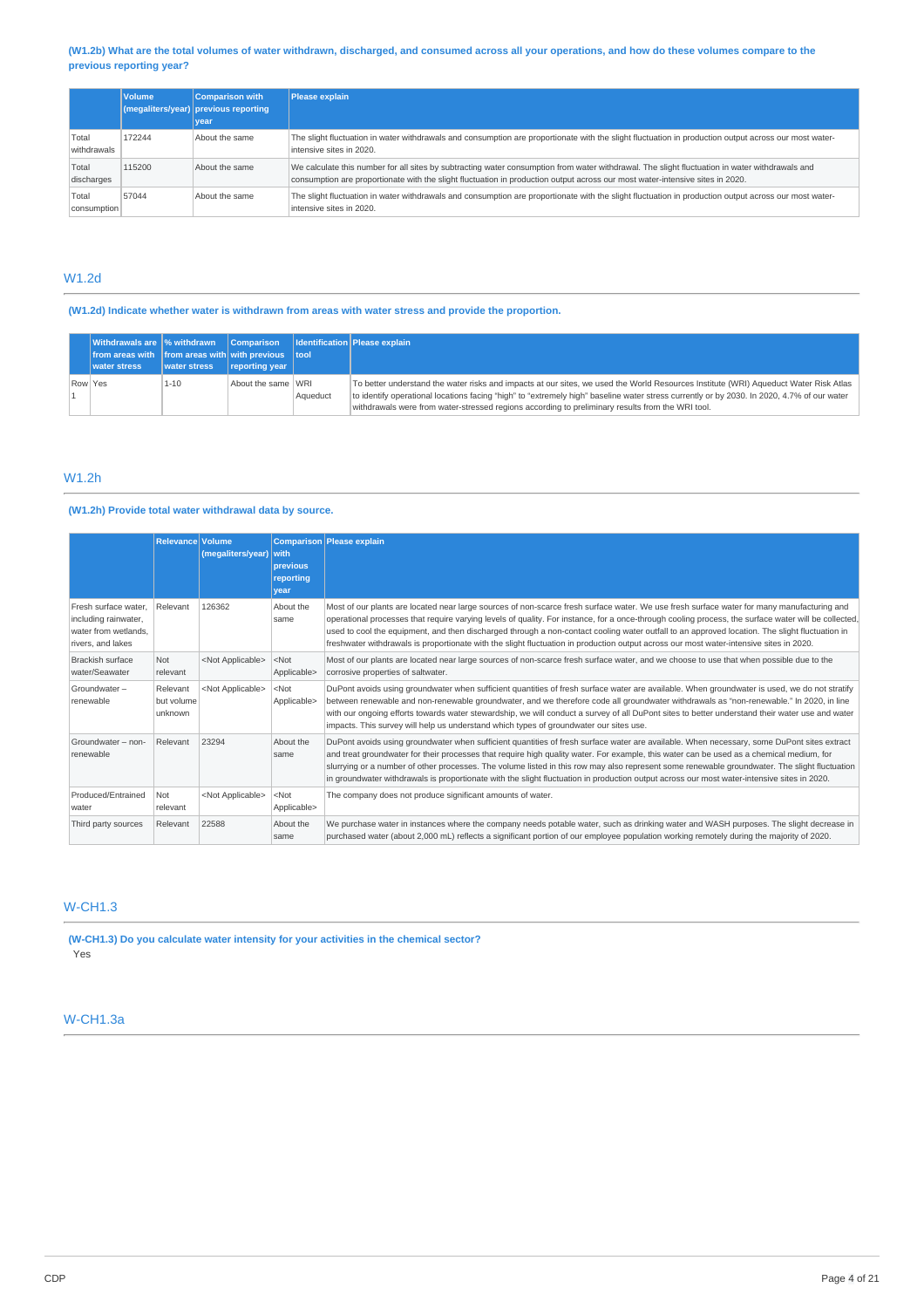(W-CH1.3a) For your top five products by production weight/volume, provide the following water intensity information associated with your activities in the **chemical sector.**

### **Product type**

Other, please specify (Specialty materials and specialty chemicals)

**Product name** All specialty materials and chemicals

**Water intensity value (m3)** 20.05

**Numerator: water aspect** Total water consumption

**Denominator** Ton

**Comparison with previous reporting year** About the same

#### **Please explain**

Total water consumption indexed to total production is 20.0534 m3/ton, compared to 17.6706 m3/ton in 2019. The slight fluctuation in water intensity is proportionate with the slight fluctuation in production output across our most water-intensive sites in 2020, but on average there were no significant changes to our operational water usage footprint. DuPont has many integrated operations that produce multiple products simultaneously. As such it is difficult to separate out water intensity by individual product. Internally, we may use water intensity to assess equipment and/or process efficiency. In the future we anticipate a slight decrease in water intensity due to business divestitures completed in 2021. To help ensure we meet our 2030 Leading Water Stewardship goal, we will conform to the Alliance for Water Stewardship International Water Stewardship Standard (the AWS Standard) for sites where we've determined that there could be significant water risks. In many instances, this strategy will help us reduce our water intensity.

# W1.4

**(W1.4) Do you engage with your value chain on water-related issues?** Yes, our suppliers

Yes, our customers or other value chain partners

### W1.4a

(W1.4a) What proportion of suppliers do you request to report on their water use, risks and/or management information and what proportion of your procurement **spend does this represent?**

#### **Row 1**

**% of suppliers by number** 76-100

**% of total procurement spend** 76-100

#### **Rationale for this coverage**

DuPont was a leader in the development of the American Chemistry Council's Responsible Care® Codes of Management Practices. DuPont integrated aspects of the Responsible Care® Codes of Management Practices into its supplier evaluation procedures to support its strong efforts in the areas of safety and health, process safety, environmental, distribution, product stewardship, community awareness and emergency response, and security. Supplier evaluation forms are mandatory for all new suppliers.

#### **Impact of the engagement and measures of success**

Among other elements, we evaluate all new suppliers on the robustness of their environmental, health and safety policies—including compliance, employee training, existing environmental policies, auditing practices and more. A point system is applied and weighted along with other assessment factors. For suppliers, success may be successful adherence to the DuPont Supplier Code of Conduct. As a result of this evaluation, we determine a risk profile for each new supplier. Based on that risk procedure, we determine if any follow-up evaluations or audits are needed.

**Comment**

### W1.4b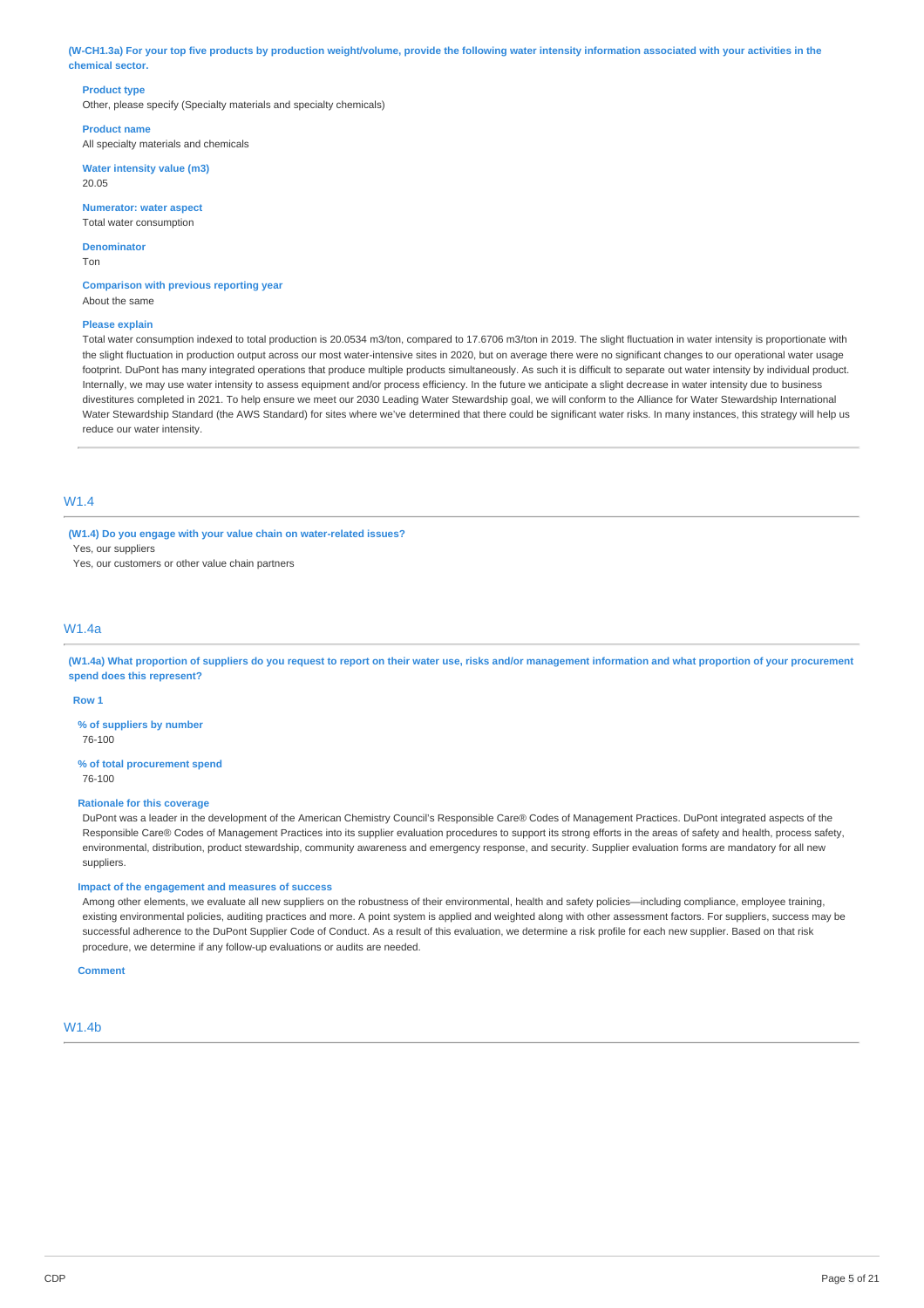#### **(W1.4b) Provide details of any other water-related supplier engagement activity.**

**Type of engagement** No other supplier engagements

**Details of engagement** <Not Applicable>

**% of suppliers by number** <Not Applicable>

**% of total procurement spend** <Not Applicable>

### **Rationale for the coverage of your engagement**

At this time we routinely survey our suppliers for water impact using existing tools on the market, described in Row 1 of W1.4b. We will consider expanding the scope of our supplier engagement when our supply chain risk assessment highlights other parameters for evaluation.

**Impact of the engagement and measures of success**

<Not Applicable>

**Comment** <Not Applicable>

### W1.4c

#### (W1.4c) What is your organization's rationale and strategy for prioritizing engagements with customers or other partners in its value chain?

DuPont engages multiple stakeholders along our value chains on water. For instance, sites in regions that have stakeholder conflict around water issues maintain a stakeholder engagement plan with local organizations that may be interested in our water stewardship performance, per our ISO 14001 guidance on interested party analysis and communication. ISO 14001 outlines how to identify interested parties (stakeholders) and our sites create stakeholder engagement plans tailored to the site's water impacts and the interests of the stakeholders engaged. As each stakeholder engagement plan is tailored to the needs of the stakeholders near each respective site, success measures are unique to each plan. Success in one instance may be the publication of an impact study.

DuPont Water Solutions (DWS) engages with current and potential customers and partners to understand their unique water needs, and to solve their challenges with our global network of accessible knowledge and a market-leading portfolio of purification and separation technologies. Success in these instances can be, for instance, an innovation-based collaboration or customer-supplier partnership. For instance, in 2020, DWS began a collaboration with Waterise, an energy company that aims to provide solutions to the global water shortage. The collaboration aims to provide seawater reverse osmosis membranes—which purify water—and expertise to the company's sub-sea desalination plants. Sub-sea desalination presents a more sustainable way to turn seawater to freshwater. It uses the natural hydrostatic pressure found at the depths of the sea to run the reverse osmosis, reducing the energy requirements of the desalination process by 40%. Sub-sea desalination also requires 80% less coastal land than landbased plants, presenting a viable option for communities with limited space. This process also requires lower amounts of pretreatment chemicals and eliminates the discharge of concentrated brine into coastal waters.

### W2. Business impacts

# W2.1

**(W2.1) Has your organization experienced any detrimental water-related impacts?** No

### W2.2

(W2.2) In the reporting year, was your organization subject to any fines, enforcement orders, and/or other penalties for water-related regulatory violations? Yes, fines, enforcement orders or other penalties but none that are considered as significant

## W2.2a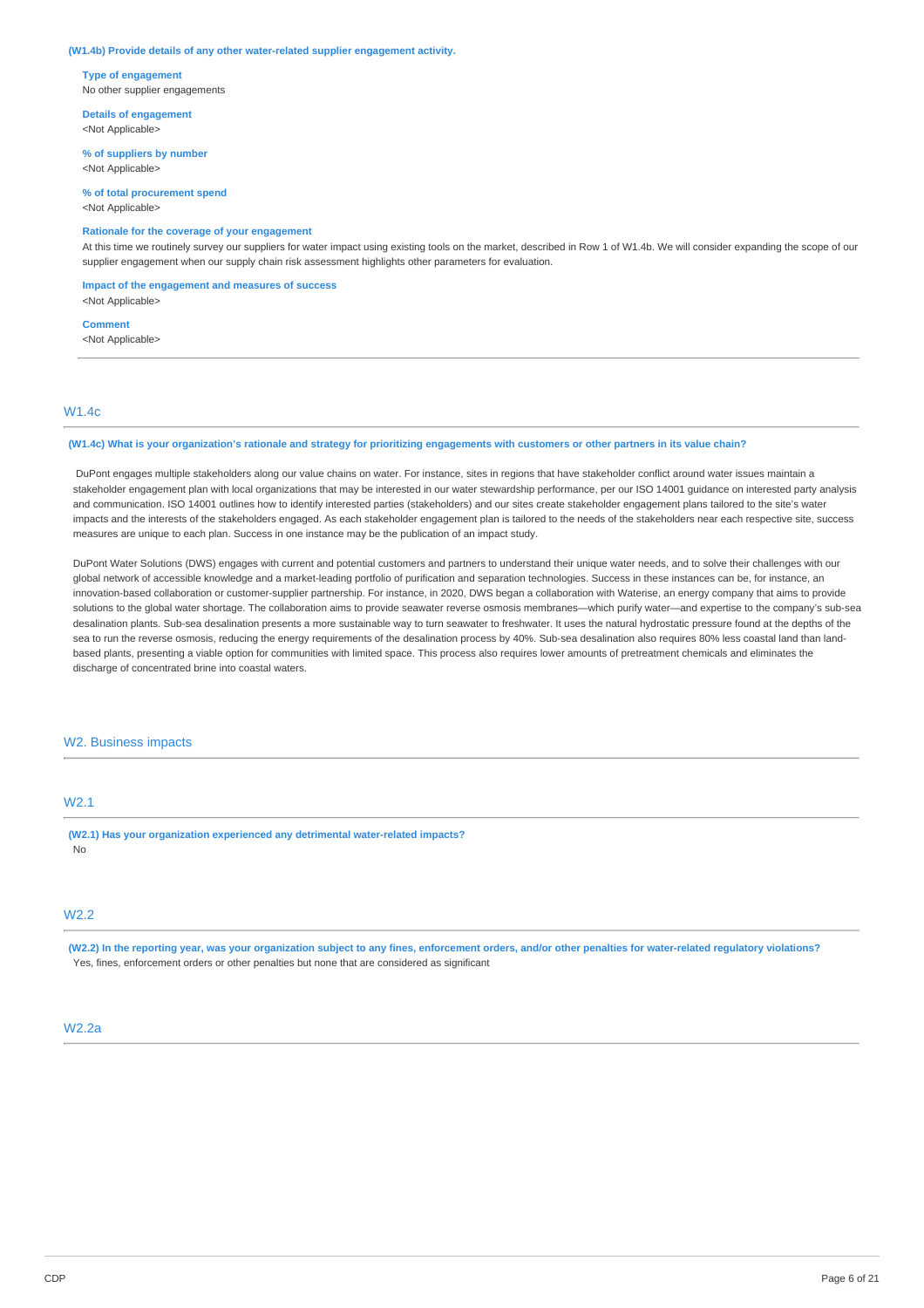**(W2.2a) Provide the total number and financial value of all water-related fines.**

#### **Row 1**

#### **Total number of fines**

1

**Total value of fines**  $40$ 

**% of total facilities/operations associated** 0.01

**Number of fines compared to previous reporting year** About the same

#### **Comment**

Administrative related fine of \$40 USD at one site.

# W3. Procedures

# W-CH3.1

(W-CH3.1) How does your organization identify and classify potential water pollutants associated with its activities in the chemical sector that could have a **detrimental impact on water ecosystems or human health?**

DuPont follows all applicable regulation related to water consumption, use and discharge. In the United States, the U.S. EPA Clean Water Act (CWA) establishes the basic structure for regulating discharges of pollutants into U.S. waters, and for regulating quality standards for surface waters. Under the CWA, EPA has implemented pollution control programs such as setting wastewater standards for each industry, including the specialty products industry in which DuPont operates. Under the CWA, the National Pollutant Discharge Elimination System (NPDES) permit program addresses water pollution by regulating point sources, such as facilities, that discharge pollutants to U.S. waters.

The NPDES regulations required by states and local governing bodies require permits for water discharges. Those permits are reviewed according to the unique water circumstances of the facility and the local water bodies. NPDES requires that we list in our permit applications the pollutants that we would reasonably expect to be present in our effluent. We identify the pollutants listed on discharge permits through a number of means, such as analytical research or process knowledge.

Our policy is to strive to meet or exceed compliance with water discharge regulations across all operations.

In addition to our Commitment to Environmental, Health and Safety policy, we maintain several internal policies related to water maintenance, disinfection of water utilities, wastewater treatment, stormwater containment, and more. DuPont has presence in 60 countries worldwide. Where regulations do not align with our internal standards prescribed by our analytical research or process knowledge, we operate beyond compliance. We communicate our environmental standards to other partners in our value chain, such as suppliers and distributors.

### W-CH3.1a

(W-CH3.1a) Describe how your organization minimizes adverse impacts of potential water pollutants on water ecosystems or human health. Report up to ten **potential pollutants associated with your activities in the chemical sector.**

| <b>Potential Value</b><br>water<br>pollutant stage                         | chain          | <b>Description of water</b><br>pollutant and potential<br><i>impacts</i>                                                                                                                                  | <b>Management</b><br>procedures                                                                                         | <b>Please explain</b>                                                                                                                                                                                                                                                                                                                                                                                                                                                                                                                                                                                                                                                                                                                                                                                                                        |
|----------------------------------------------------------------------------|----------------|-----------------------------------------------------------------------------------------------------------------------------------------------------------------------------------------------------------|-------------------------------------------------------------------------------------------------------------------------|----------------------------------------------------------------------------------------------------------------------------------------------------------------------------------------------------------------------------------------------------------------------------------------------------------------------------------------------------------------------------------------------------------------------------------------------------------------------------------------------------------------------------------------------------------------------------------------------------------------------------------------------------------------------------------------------------------------------------------------------------------------------------------------------------------------------------------------------|
| Stormwat Direct<br>er<br>drainage                                          |                | Industrial stormwater, such as<br>operations precipitation, snowmelt,<br>surface runoff, and drainage<br>that may be negatively<br>impacted by materials stored<br>outdoors.                              | Compliance<br>with effluent<br>quality<br>standards<br>Measures to<br>prevent<br>spillage,<br>leaching, and<br>leakages | Many industrial sites are required to create a stormwater pollution prevention plan to minimize discharge of pollutants during storm events.<br>Similarly, our ISO 14001 management system requires all significant environmental aspects be identified and controlled. For instance, we may<br>ensure secondary containment around raw material and waste storage. Success can be measured by compliance and/or a reduction of<br>industrial stormwater runoff.                                                                                                                                                                                                                                                                                                                                                                             |
| Effluent                                                                   | Direct         | Wastewater discharge from<br>operations industrial operations that may<br>impact the health of aquatic<br>ecosystems, or the health of<br>local populations that use the<br>water receiving the effluent. | Compliance<br>with effluent<br>quality<br>standards<br>Measures to<br>prevent<br>spillage,<br>leaching, and<br>leakages | DuPont strives to meet or exceeds compliance for all its operations. See W-CH3.1 for more details on our compliance with water discharge<br>requlations. We also maintain an internal standard and policy related to groundwater protection. These documents help us ensure our sites<br>reduce risk for contaminating groundwater, and provides a process for minimizing pollution risk if necessary.                                                                                                                                                                                                                                                                                                                                                                                                                                       |
| Salts.<br>solids.<br>and other<br>substanc<br>es that<br>occur in<br>water | Product<br>use | Salts, solid particles, and other Providing<br>substances that occur<br>naturally in water or that are<br>added to water due as a result on product<br>of on-land activities                              | best practices<br>instructions<br>use                                                                                   | The DuPont FilmTec™ portfolio consists of nanofiltration and reverse osmosis separation-technology products that are highly effective in<br>purifying industrial, municipal, commercial, and consumer water applications. For instance, FilmTec™ reverse osmosis membrane elements<br>are very effective at industrial process water treatment. In many instances, we engage directly with our industrial, municipal and commercial<br>customers over the course of the business relationship to ensure the product meets their needs and that they understand best practice use<br>instructions. Success is measured by product performance and lifetime. For instance, FilmTec™ brackish water elements have an<br>unsurpassed high-active membrane surface area that produces 99.5 percent or greater typical salt rejection performance. |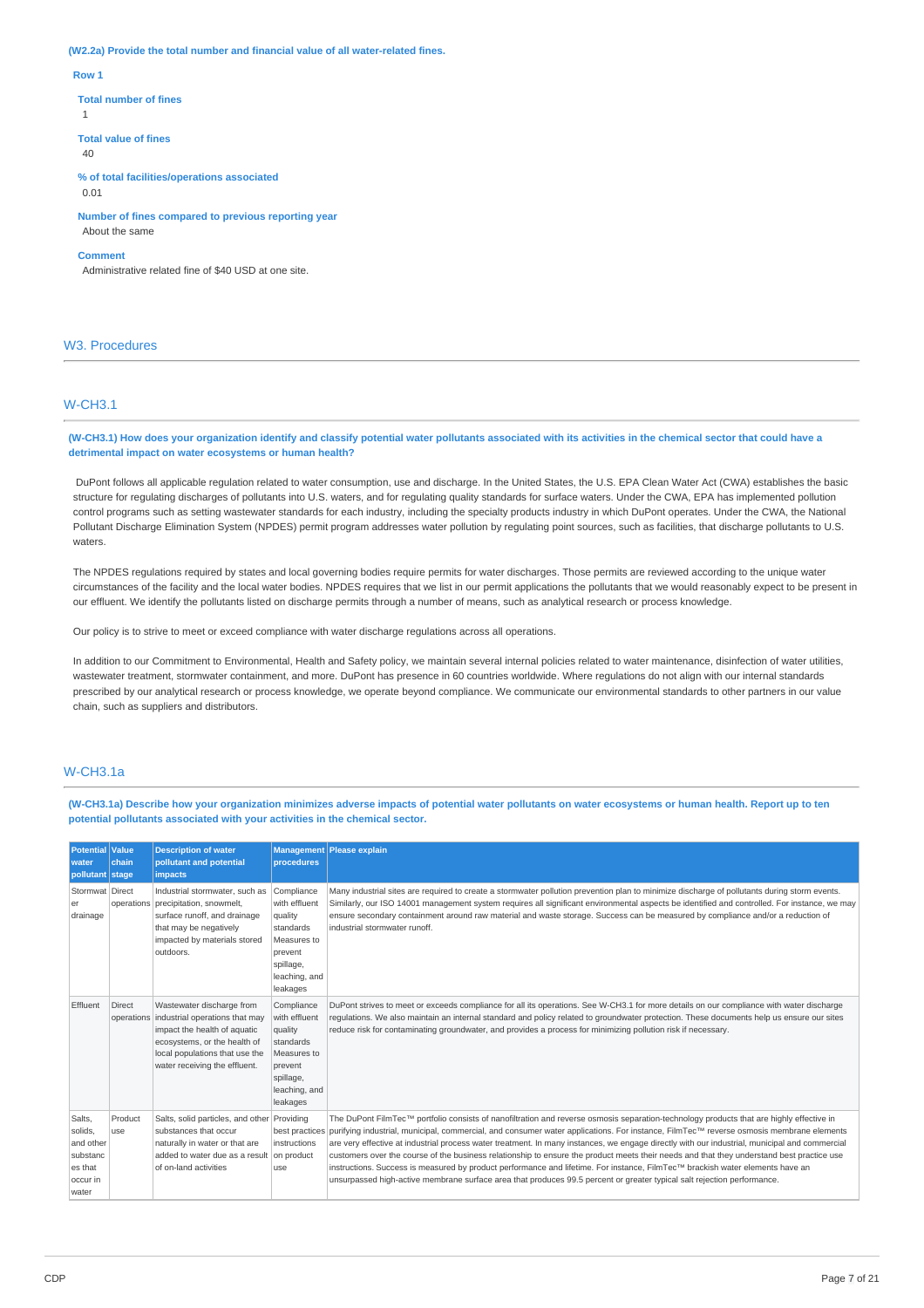**(W3.3) Does your organization undertake a water-related risk assessment?** Yes, water-related risks are assessed

# W3.3a

**(W3.3a) Select the options that best describe your procedures for identifying and assessing water-related risks.**

### **Direct operations**

**Coverage**

Full

#### **Risk assessment procedure**

Water risks are assessed as a standalone issue

**Frequency of assessment**

Annually

**How far into the future are risks considered?** More than 6 years

**Type of tools and methods used** Tools on the market

**Tools and methods used**

WRI Aqueduct WWF Water Risk Filter Other, please specify (External consultants)

#### **Comment**

In 2019, we began to examine our new global footprint to understand where and how DuPont de Nemours operations interact with local watersheds. To better understand the water risks and impacts at our sites, we used the WRI Aqueduct Water Risk Atlas to identify operational locations facing "high" to "extremely high" baseline water stress currently or by 2030. To gain further insights, in 2020 we used WWF's Water Risk Filter to model additional factors related to water stress for all DuPont sites around the world. The WWF tool helps us assess water risks using an expanded set of parameters, such as reputation and regulatory risk, flooding, freshwater biodiversity and other water basin factors that may affect business continuity in the future. For sites that were rated "high" or "med-high" according to the WWF Risk Filter and/or rated "high" or "extremely high" according to the WRI Aqueduct Water Risk Atlas, we conducted an additional internal water risk assessment with the help of a third-party consulting firm. Sites that are found to have significant water risk at the conclusion of this three-tiered water risk assessment process are targeted to conform to the Alliance for Water Stewardship (AWS) Standard in their operations. We will audit sites against their respective risk management procedures on an annual basis.

**Supply chain**

**Coverage**

Partial

**Risk assessment procedure** Water risks are assessed as part of other company-wide risk assessment system

**Frequency of assessment** Annually

**How far into the future are risks considered?** More than 6 years

**Type of tools and methods used** Enterprise Risk Management

### **Tools and methods used**

COSO Enterprise Risk Management Framework ISO 31000 Risk Management Standard

#### **Comment**

In 2020, DuPont, management refreshed our ERM process, including performing a maturity assessment on the current state and desired future state, formalizing an internal governance structure to oversee the annual re-assessment and re-prioritization of enterprise level risks and creating consistent framework, policies, and procedures for identifying and assessing enterprise level risks. The ERM team interviewed leaders from all businesses and functions to identify, assess, and prioritize the top risks to the Company. We then quantified those risks by creating and analyzing risk scenarios and the financial risk exposure associated with each scenario. Each top risk was assessed on impact, likelihood, perceived preparedness, among other factors such as short-, med-, and long- term time horizons, in line with the appropriate time horizons for the operations, market analyses, legislation, etc., that correspond with the top risks. One of the top risks identified was business continuity, and a risk scenario we examine for business continuity includes climate change impacts, and the associated water-related weather events, to our operations. This risk will be monitored to assess the design and operating effectiveness of the existing controls framework and assess mitigations in place and highlight potential enhancements to reduce threats and increase opportunities to support the Company's strategic objectives.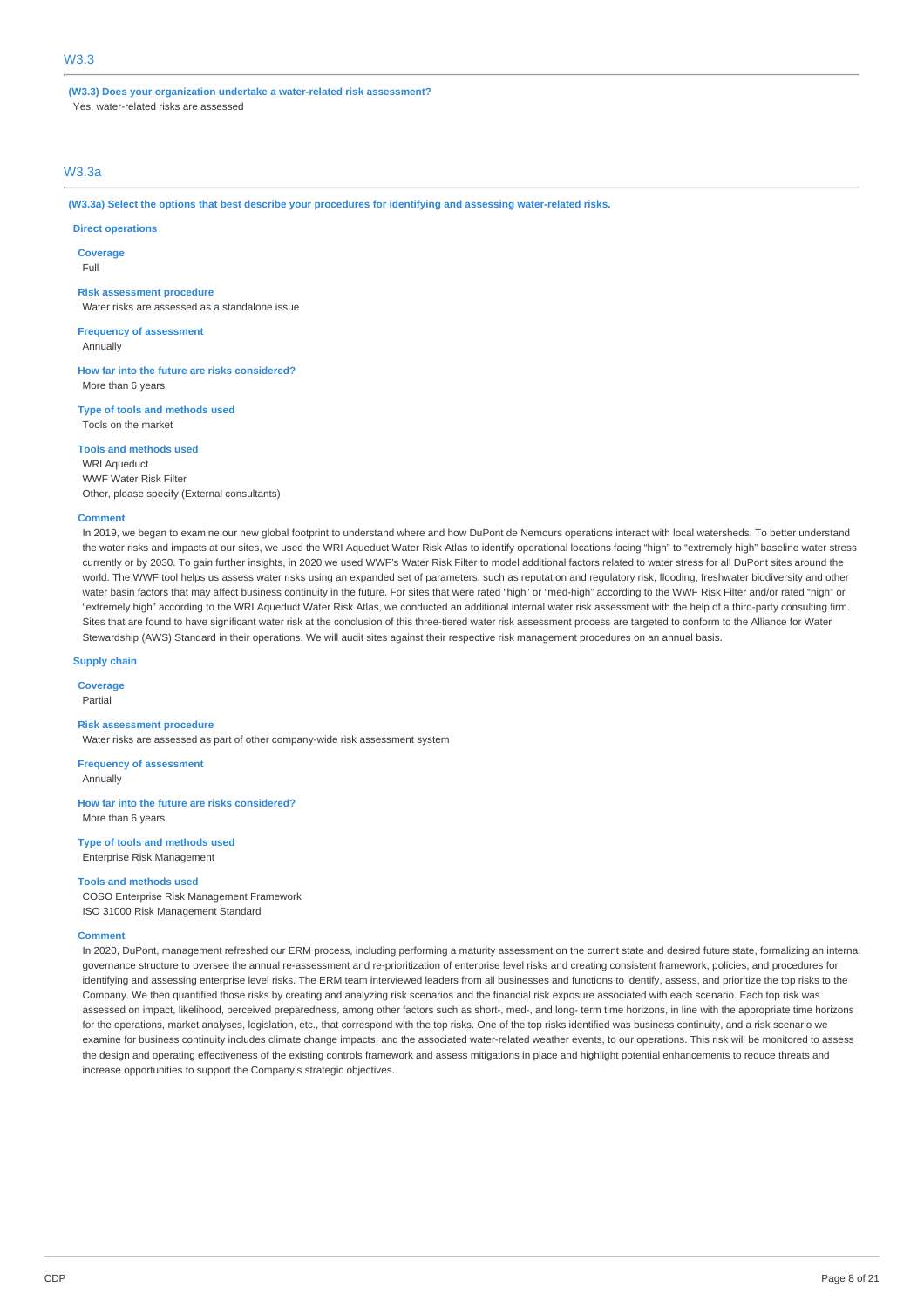### **Other stages of the value chain**

**Coverage** None

**Risk assessment procedure** <Not Applicable>

**Frequency of assessment**

<Not Applicable>

<Not Applicable> **How far into the future are risks considered?**

**Type of tools and methods used** <Not Applicable>

**Tools and methods used** <Not Applicable>

**Comment**

# W3.3b

# **(W3.3b) Which of the following contextual issues are considered in your organization's water-related risk assessments?**

|                                                                                                 | $\mathbf{g}$<br>inclusion                   | Relevance   Please explain                                                                                                                                                                                                                                                                                                                                                                                                                                                                                                                                                                                                                                                                                                                                                                                                                                                                                                                                                                                                                                                                                                                                                                                                                                                                                |
|-------------------------------------------------------------------------------------------------|---------------------------------------------|-----------------------------------------------------------------------------------------------------------------------------------------------------------------------------------------------------------------------------------------------------------------------------------------------------------------------------------------------------------------------------------------------------------------------------------------------------------------------------------------------------------------------------------------------------------------------------------------------------------------------------------------------------------------------------------------------------------------------------------------------------------------------------------------------------------------------------------------------------------------------------------------------------------------------------------------------------------------------------------------------------------------------------------------------------------------------------------------------------------------------------------------------------------------------------------------------------------------------------------------------------------------------------------------------------------|
| Water<br>availability at a<br>basin/catchment<br>level                                          | Relevant,<br>always<br>included             | In 2019, we began to examine our new global footprint to understand where and how DuPont de Nemours operations interact with local watersheds. We withdraw and purchase<br>water from various local sources and entities for the purposes of conducting business. Some of that water is treated and returned to a local waterbody; some is rendered in our<br>manufacturing processes, or used for other purposes such as employee health and hygiene. To better understand the water risks and impacts at our sites, we used the World<br>Resources Institute (WRI) Aqueduct Water Risk Atlas to identify operational locations facing "high" to "extremely high" baseline water stress currently or by 2030. To gain further<br>insights, in 2020 we used WWF's Water Risk Tool to model additional factors related to water stress for all DuPont sites around the world, using the threshold of "med-high" or "high."<br>The WWF tool helps us assess water risks using an expanded set of parameters, such as reputation and regulatory risk, flooding, freshwater biodiversity and other water basin<br>factors that may affect business continuity in the future.                                                                                                                                  |
| Water quality at<br>a<br>basin/catchment<br>level                                               | Relevant,<br>always<br>included             | Most operations in our businesses rely on high quality freshwater in manufacturing, including for steam generation, washing, slurrying, reaction mediums and incorporation into<br>products, which makes good quality freshwater vital to our operations. There is also a need for sufficient potable water for employee/contractor drinking, showering and on-site<br>domestic uses, which makes good quality freshwater important for our indirect operations, but not vital as we can take advantage of filtered and/or recycled water. Some of our<br>primary products in 2020, including food additives and enzymes, acids and other specialty chemicals are typically used in a water medium. In February of 2021, we divested a<br>business that was our largest consumer of water, which will impact the quantity of fresh water we consume. To better understand the water risks and impacts at our sites, we used the<br>World Resources Institute (WRI) Aqueduct Water Risk Atlas and the WWF Risk Filter to identify operational locations facing "med-high", "high" or "extremely high" baseline water<br>stress and/or water risk exposure currently or by 2030. We then conducted our own intern water risk assessment. Water quality was included in all three assessments we conducted.  |
| Stakeholder<br>conflicts<br>concerning<br>water resources<br>at a<br>basin/catchment<br>level   | Relevant,<br>always<br>included             | DuPont has presence in over 60 countries around the world, and we respect the communities that surround our sites. Facilities that have identified water as a significant aspect, and<br>that operate in regions that have stakeholder conflict around water resources, maintain a stakeholder engagement plan with local organizations that may be interested in our water<br>stewardship performance, per our ISO 14001 quidance on interested party analysis and communication. ISO 14001 outlines how to identify interested parties (stakeholders) and our<br>sites create stakeholder engagement plans tailored to the site's water impacts and the interests of the stakeholders engaged. As each stakeholder engagement plan is tailored to the<br>needs of the stakeholders engaged by each respective site, success measures are unique to each plan. To better understand the water risks and impacts at our sites, we used the<br>World Resources Institute (WRI) Aqueduct Water Risk Atlas and the WWF Risk Filter to identify operational locations facing "med-high", "high" or "extremely high" baseline water<br>stress and/or water risk exposure currently or by 2030. Stakeholder conflict and other aspects of local public sentiment are included in the scope of both assessments. |
| Implications of<br>water on your<br>key<br>commodities/raw<br>materials                         | Relevant,<br>always<br>included             | The acute and chronic physical impacts of climate change, such as an increase in the number and severity of hurricanes, floods, and other water-related storms and natural<br>disasters, could potentially disrupt our supply chain. We analyze this risk as part of our enterprise risk management exercise. Our ERM assessment followed COSO ERM and ISO<br>13000 standards.                                                                                                                                                                                                                                                                                                                                                                                                                                                                                                                                                                                                                                                                                                                                                                                                                                                                                                                            |
| Water-related<br>regulatory<br>frameworks                                                       | Relevant,<br>always<br>included             | All DuPont operations strive to meet or exceed compliance with all applicable requlations. To better understand the water risks and impacts at our sites, we used the World Resources<br>Institute (WRI) Aqueduct Water Risk Atlas and the WWF Risk Filter to identify operational locations facing "med-high", "high" or "extremely high" baseline water stress and/or water<br>risk exposure currently or by 2030. Water-related regulatory frameworks are included in the scope of the WRI assessment.                                                                                                                                                                                                                                                                                                                                                                                                                                                                                                                                                                                                                                                                                                                                                                                                 |
| Status of<br>ecosystems and<br>habitats                                                         | Relevant,<br>sometimes<br>included          | Protect the Planet is a DuPont core value. We understand the need to protect biodiversity around our operations. To better understand the water risks and impacts at our sites, we<br>used the World Resources Institute (WRI) Aqueduct Water Risk Atlas to identify operational locations facing "high" to "extremely high" baseline water stress currently or by 2030.<br>Water availability is included in the WRI assessment. To gain further insights, in 2020 we used WWF's Water Risk Tool to model water stress for all DuPont sites around the world<br>The WWF tool will help us assess water risks using an expanded set of parameters, such as freshwater biodiversity, flooding and governance, parameters that impact ecosystems<br>and habitats. The importance of biodiversity is included in the scope of the WWF assessment.                                                                                                                                                                                                                                                                                                                                                                                                                                                            |
| Access to fully-<br>functioning,<br>safely managed<br><b>WASH</b> services<br>for all employees | Relevant,<br>always<br>included             | Respect for People is a DuPont core value. We understand the need to provide our employees with clean water for their drinking, sanitation and hygiene needs while at our<br>operations. During standard due diligence procedures for all new and existing operations, we ensure that local access to potable water is sufficient for our operational needs, which<br>include the health, safety and sanitation needs of our employees.                                                                                                                                                                                                                                                                                                                                                                                                                                                                                                                                                                                                                                                                                                                                                                                                                                                                   |
| Other contextual<br>issues, please<br>specify                                                   | Not<br>relevant,<br>explanation<br>provided | We evaluated multiple water risk parameters through our three-tiered water risk assessment process, and found only those mentioned to be relevant to our operations.                                                                                                                                                                                                                                                                                                                                                                                                                                                                                                                                                                                                                                                                                                                                                                                                                                                                                                                                                                                                                                                                                                                                      |

W3.3c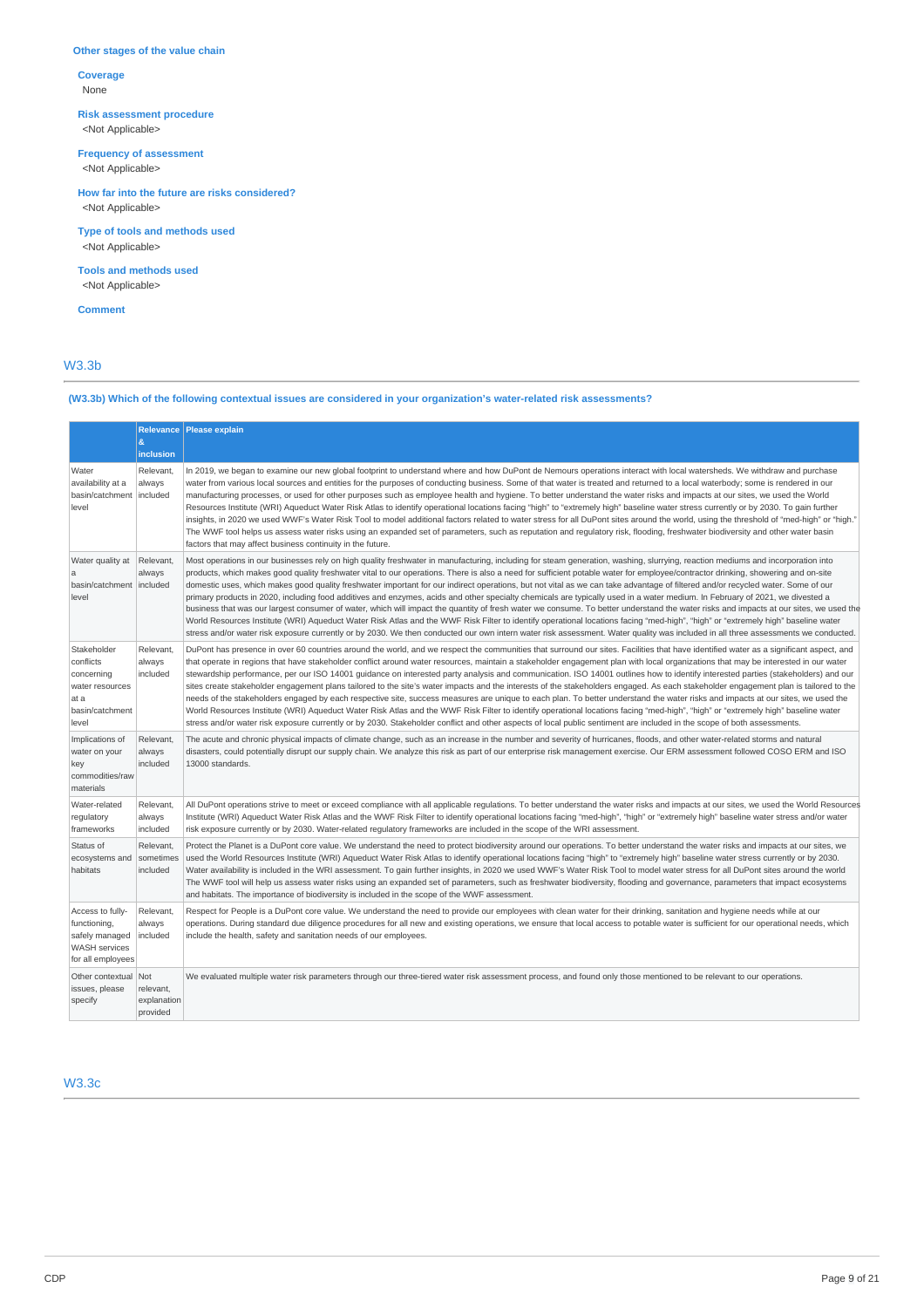# **(W3.3c) Which of the following stakeholders are considered in your organization's water-related risk assessments?**

|                                                                | $\mathcal{R}_{\mathcal{L}}$<br>inclusion | Relevance Please explain                                                                                                                                                                                                                                                                                                                                                                                                                                                                                                                                                                                                                                                                                                                                                                                                                                                                                                                                                                                                                                                                                                                                                                                                                                                                         |
|----------------------------------------------------------------|------------------------------------------|--------------------------------------------------------------------------------------------------------------------------------------------------------------------------------------------------------------------------------------------------------------------------------------------------------------------------------------------------------------------------------------------------------------------------------------------------------------------------------------------------------------------------------------------------------------------------------------------------------------------------------------------------------------------------------------------------------------------------------------------------------------------------------------------------------------------------------------------------------------------------------------------------------------------------------------------------------------------------------------------------------------------------------------------------------------------------------------------------------------------------------------------------------------------------------------------------------------------------------------------------------------------------------------------------|
| Customers                                                      | Relevant.<br>always<br>included          | In 2018, we conducted a materiality assessment to determine the strategic sustainability priorities for the specialty products businesses, from a risk and opportunity standpoint. We<br>held workshops with customers, investors, suppliers, NGOs and internal stakeholders representing each of our businesses, to find out which topics they thought DuPont's new<br>sustainability strategy and 2030 Sustainability Goals could potentially address. Water stewardship was identified as one of six key issues for the company to address. Also, DuPont<br>Water Solutions offers a broad portfolio of globally recognized, industry-leading water solutions to help customers produce, purify, and extract some of the world's most commercially<br>important products. We engage customers during trade shows, innovation workshops, multi-stakeholder events, etc., from industries across the globe, including residential and<br>municipal, power generation, oil and gas, healthcare, commercial industries, chemical and petrochemical, microelectronics, and food and beverage. As water conditions and<br>regulations change in for various regions and industries, DuPont Water Solutions is poised to help customers face their water challenges with our portfolio of solutions. |
| Employees                                                      | Relevant.<br>always<br>included          | DuPont's Core Value of Respect for People necessitates that we provide access to safe WASH services for our employees at all of our sites. Facilities that have identified water as a<br>significant aspect, and that operate in regions that have stakeholder conflict around water resources, maintain a stakeholder engagement plan with local organizations that may be<br>interested in our water stewardship performance, per our ISO 14001 guidance on interested party analysis and communication. ISO 14001 outlines how to identify interested parties<br>(stakeholders) and our sites create stakeholder engagement plans tailored to the site's water impacts and the interests of the stakeholders engaged. Employees are a named<br>stakeholder in our ISO 14001 guidance on stakeholder engagement, and we communicate with them on relevant water issues through electronic communications and digital signage,<br>and through our sustainability reporting, which is published on at least an annual basis. Sites are audited against this standard.                                                                                                                                                                                                                            |
| Investors                                                      | Relevant,<br>always<br>included          | In 2018, we conducted a materiality assessment to determine the strategic sustainability priorities for the specialty products businesses, from a risk and opportunity standpoint. We<br>held workshops with customers, investors, suppliers, NGOs and internal stakeholders representing each of our businesses, to find out which topics they thought DuPont's new<br>sustainability strategy and 2030 Sustainability Goals could potentially address. Water stewardship was identified as one of six key issues for the company to address. On an ongoing<br>basis, we communicate with investors on relevant water issues via various investor-focused surveys and questionnaires, special events and direct phone calls, as well as our annual<br>sustainability report.                                                                                                                                                                                                                                                                                                                                                                                                                                                                                                                    |
| Local<br>communities                                           | Relevant,<br>always<br>included          | DuPont's Core Values of Protect the Planet and Respect for People necessitate that we consider the impact of our operations on local communities in any risk assessment we<br>conduct related to our operations. Facilities that have identified water as a significant aspect, and that operate in regions that have stakeholder conflict around water resources,<br>maintain a stakeholder engagement plan with local organizations that may be interested in our water stewardship performance, per our ISO 14001 quidance on interested party<br>analysis and communication. This communication may, as appropriate, include published materials or town hall-style events or facility tours that may be open to local groups and<br>certain members of the community. Sites are audited against the ISO 14001 standard. We also engage local communities as part of our standard Community Impact community<br>outreach and engagement efforts, which may include local environmental education and/or improvement efforts.                                                                                                                                                                                                                                                                 |
| <b>NGOs</b>                                                    | Relevant,<br>sometime:<br>included       | In 2018, we conducted a materiality assessment to determine the strategic sustainability priorities for the specialty products businesses, from a risk and opportunity standpoint. We<br>held workshops customers, investors, suppliers, NGOs and internal stakeholders representing each of our businesses, to find out which topics they thought DuPont's new<br>sustainability strategy and 2030 Sustainability Goals could potentially address. Water stewardship was identified as one of six key issues for the company to address. We engage<br>NGOs around material sustainability issues such as water directly and as members of trade associations and local public-private initiatives, as part of our routine Government Affairs<br>processes.                                                                                                                                                                                                                                                                                                                                                                                                                                                                                                                                      |
| Other water<br>users at a<br>basin/catchment included<br>level | Relevant,<br>always                      | Facilities in regions that have stakeholder conflict around water resources maintain a stakeholder engagement plan with local organizations that may be interested in our water<br>stewardship performance, per our ISO 14001 guidance on interested party analysis and communication. ISO 14001 outlines how to identify interested parties (stakeholders) and our<br>sites create stakeholder engagement plans tailored to the site's water impacts and the interests of the stakeholders engaged. This engagement may, as appropriate, include published<br>materials or town hall-style events or facility tours that may be open to local groups and certain members of the community. We also engage local NGOs as part of our standard<br>Community Impact community outreach and engagement efforts, which may include establishing partnerships and initiatives related to local environmental education and/or<br>improvement efforts.                                                                                                                                                                                                                                                                                                                                                 |
| Regulators                                                     | Relevant,<br>always<br>included          | All DuPont operations strive to meet or exceed regulatory compliance, as such we consider regulators, current regulations and emerging regulations in our risk assessment processes.<br>Regulatory risk aspects are also included in the WRI and WWF risk assessment we conducted in 2019 and 2020. We engage regulators directly and as members of trade<br>associations and local public-private initiatives, as part of our routine compliance and Government Affairs processes.                                                                                                                                                                                                                                                                                                                                                                                                                                                                                                                                                                                                                                                                                                                                                                                                              |
| River basin<br>management<br>authorities                       | Relevant,<br>always<br>included          | All DuPont operations strive to meet or exceed regulatory compliance, as such we consider regulators, current regulations and emerging regulations in our risk assessment processes.<br>Regulatory and reputational risk aspects are also included in the WRI and WWF risk assessment we conducted in 2019 and 2020. We engage regulators and management bodies<br>directly and as members of trade associations and local public-private initiatives, as part of our routine compliance and Government Affairs processes.                                                                                                                                                                                                                                                                                                                                                                                                                                                                                                                                                                                                                                                                                                                                                                       |
| Statutory<br>special interest<br>groups at a<br>local level    | Relevant,<br>sometimes<br>included       | Facilities in regions that have stakeholder conflict around water resources are advised to maintain a stakeholder engagement plan with local organizations that may be interested in our<br>water stewardship performance, per our ISO 14001 quidance on interested party analysis and communication. ISO 14001 outlines how to identify interested parties (stakeholders) and<br>our sites create stakeholder engagement plans tailored to the site's water impacts and the interests of the stakeholders engaged. This communication may, as appropriate, include<br>published materials or town hall-style events or facility tours that may be open to local groups and certain members of the community. We also engage special interest groups directly<br>and as members of local public-private initiatives, as part of our routine Government Affairs processes. We also engage local special interest groups as part of our standard<br>Community Impact community outreach and engagement efforts, which may include local environmental education and/or improvement efforts.                                                                                                                                                                                                        |
| Suppliers                                                      | Relevant,<br>always<br>included          | The acute and chronic physical impacts of climate change, such as an increase in the number and severity of hurricanes, floods, and other water-related storms and natural disasters,<br>could potentially disrupt our supply chain. We analyze this risk as part of our enterprise risk management exercise. We engage suppliers at onboarding to understand the scope of their<br>environmental governance, management and compliance, and conduct follow-up engagements depending on the results of their onboarding assessment.                                                                                                                                                                                                                                                                                                                                                                                                                                                                                                                                                                                                                                                                                                                                                              |
| Water utilities at<br>a local level                            | Relevant,<br>always<br>included          | The robustness, pricing, availability and security of local water utilities could impact DuPont's operational performance. When examining potential new site locations and/or site<br>expansion, we establish our ability to access sewage and water supply infrastructure for the foreseeable future. We engage with water utilities at a local level as necessary, through<br>the appropriate communication channels as established by the water utility.                                                                                                                                                                                                                                                                                                                                                                                                                                                                                                                                                                                                                                                                                                                                                                                                                                      |
| Other<br>stakeholder.<br>please specify                        | Please<br>select                         |                                                                                                                                                                                                                                                                                                                                                                                                                                                                                                                                                                                                                                                                                                                                                                                                                                                                                                                                                                                                                                                                                                                                                                                                                                                                                                  |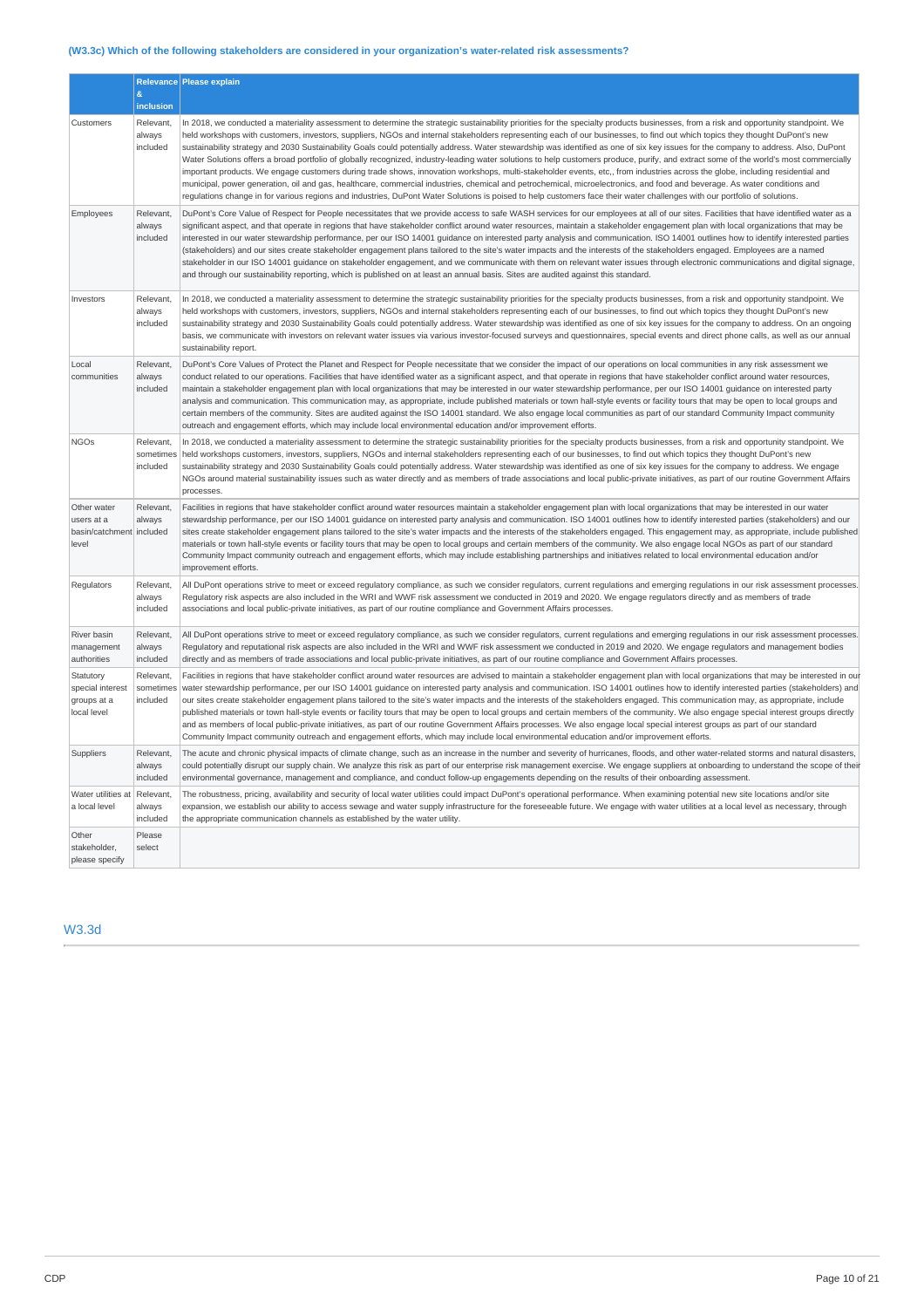(W3.3d) Describe your organization's process for identifying, assessing, and responding to water-related risks within your direct operations and other stages of **your value chain.**

In 2019, we began to examine our new global footprint to understand where and how DuPont de Nemours operations interact with local watersheds. We withdraw and purchase water from various local sources and entities for the purposes of conducting business. Some of that water is treated and returned to a local waterbody; some is rendered in our manufacturing processes, or used for other purposes such as employee health and hygiene.

To better understand the water risks and impacts at our sites, we used the World Resources Institute (WRI) Aqueduct Water Risk Atlas to identify operational locations facing "high" to "extremely high" baseline water stress currently or by 2030. To gain further insights, in 2020 we used WWF's Water Risk Tool to model additional factors related to water stress for all DuPont sites around the world. The WWF tool helps us assess water risks using an expanded set of parameters, such as reputation and regulatory risk. flooding, freshwater biodiversity and other water basin factors that may affect business continuity in the future. We also worked with external consultants to develop an internal assessment tool to further validate the results from the WRI and WWF tools.

To help ensure we meet our 2030 Sustainability Goals, we will conform to the Alliance for Water Stewardship International Water Stewardship Standard (the AWS Standard) for sites where we've determined that there could be significant water risks. The AWS Standard framework helps companies and other major water users to understand their water use and impacts, and to work collaboratively and transparently for environmentally, socially, and economically sustainable water management at the scale of a local catchment. Conforming to the AWS Standard will support our efforts to:

• Understand water dependencies and impacts

- Mitigate operational and supply chain water risks
- Ensure responsible water procedures are in place at our sites
- Build relationships with local water-related stakeholders
- Address challenges shared with others in the catchment

### W4. Risks and opportunities

# W4.1

(W4.1) Have you identified any inherent water-related risks with the potential to have a substantive financial or strategic impact on your business? No

# W4.1a

#### **(W4.1a) How does your organization define substantive financial or strategic impact on your business?**

DuPont uses the SEC definition for "materiality" to define substantive financial impact. This definition applies to risks along our entire value chain. What constitutes "material" must be judged from the viewpoint of a reasonably prudent investor deciding to buy, hold or sell stock. An item is considered material, if in the light of surrounding circumstances, the magnitude of the item is such that it is probable that the judgment of a reasonable person relying upon the report would have been changed or influenced by the inclusion or correction of the item. Please refer to Item 1A of our annual 10-K report, available at investors.dupont.com, for a discussion of these risk factors. DuPont de Nemours has not identified any inherent water risks to our operations.

A risk can move from non-significant to potentially significant based on the exposure, likelihood, and financial magnitude of the risk, as these factors are evaluated in our enterprise risk management process (see 3.3a for more detail). "Magnitude" may include financial, regulatory, reputational or other aspects. The relative thresholds for being considered significant are dependent on the risk and the aforementioned risk factors, as well as our business strategy. For instance, we consider the environmental regulations that governs out operations, including environmental regulations that cover water discharge, greenhouse gas emissions, chemical management, product stewardship and more.

# W4.2b

(W4.2b) Why does your organization not consider itself exposed to water risks in its direct operations with the potential to have a substantive financial or **strategic impact?**

| <b>Primary</b> | Please explain                                                                                                                                                                                                 |
|----------------|----------------------------------------------------------------------------------------------------------------------------------------------------------------------------------------------------------------|
| reason         |                                                                                                                                                                                                                |
|                | Row Risks exist, In 2019, we began to examine our new global footprint to understand where and how DuPont de Nemours operations interact with local watersheds. To better understand the water risks and       |
| but no         | impacts at our sites, we used the World Resources Institute (WRI) Aqueduct Water Risk Atlas to identify operational locations facing "high" to "extremely high" baseline water stress currently or by          |
|                | substantive 2030. To gain further insights, in 2020 we used WWF's Water Risk Tool to model additional factors related to water stress for all DuPont sites around the world, using the threshold of "med-high" |
| impact         | or "high." The WWF tool helps us assess water risks using an expanded set of parameters, such as reputation and regulatory risk, flooding, freshwater biodiversity and other water basin factors               |
| anticipated    | that may affect business continuity in the future. We also worked with external consultants to develop an internal assessment tool to further validate the results from the WRI and WWF tools.                 |
|                | These results helped us to identify priority areas for internal and external engagement to learn more information. While our three-tiered risk assessment process did reveal fewer than 10 sites that          |
|                | met the established threshold, the potential impact of the risks identified are drastically mitigated by local governance and regulations, existing local infrastructure, site equipment and water             |
|                | management practices, and site water use practices. For this reason, we do not anticipate any substantive water risks related to our operations, but our internal assessment processes are still               |
|                | underway. At the conclusion of our assessment and validation process, we will implement the Alliance for Water Stewardship International Water Stewardship Standard at those sites that have                   |
|                | been identified as having significant water risks.                                                                                                                                                             |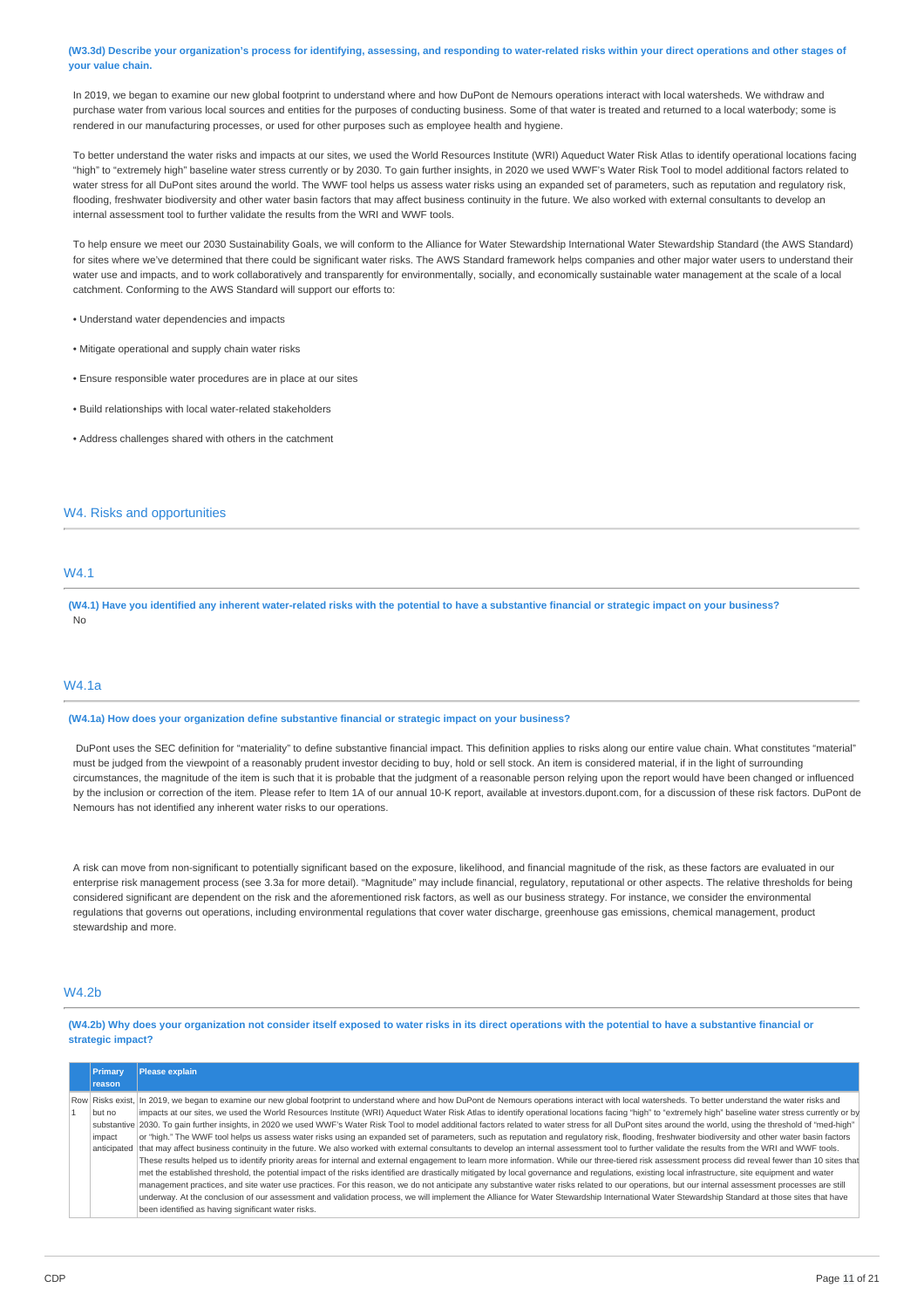(W4.2c) Why does your organization not consider itself exposed to water risks in its value chain (beyond direct operations) with the potential to have a **substantive financial or strategic impact?**

| Primary     | Please explain                                                                                                                                                                                                         |
|-------------|------------------------------------------------------------------------------------------------------------------------------------------------------------------------------------------------------------------------|
| reason      |                                                                                                                                                                                                                        |
|             | Row Risks exist, As noted in our 2020 10-K, supply chain disruptions, plant and/or power outages, labor disputes and/or strikes, geo-political activity, weather events and natural disasters, including hurricanes or |
| but no      | flooding that impact coastal regions, and global health risks or pandemics could seriously harm the Company's operations as well as the operations of the Company's customers and suppliers.                           |
|             | substantive To address this risk, generally, the Company seeks to have many sources of supply for key raw materials in order to avoid significant dependence on any one or a few suppliers. In addition, and           |
| impact      | where the supply market for key raw materials is concentrated, DuPont takes additional steps to manage its exposure to supply chain risk and price fluctuations through, among other things,                           |
| anticipated | negotiated long-term contracts some which include minimum purchase obligations. Although there can be no assurance that such mitigation efforts will prevent future difficulty in obtaining                            |
|             | sufficient and timely delivery of certain raw materials, DuPont believes it has adequate programs to ensure a reliable supply of key raw materials.                                                                    |

# W4.3

(W4.3) Have you identified any water-related opportunities with the potential to have a substantive financial or strategic impact on your business? Yes, we have identified opportunities, and some/all are being realized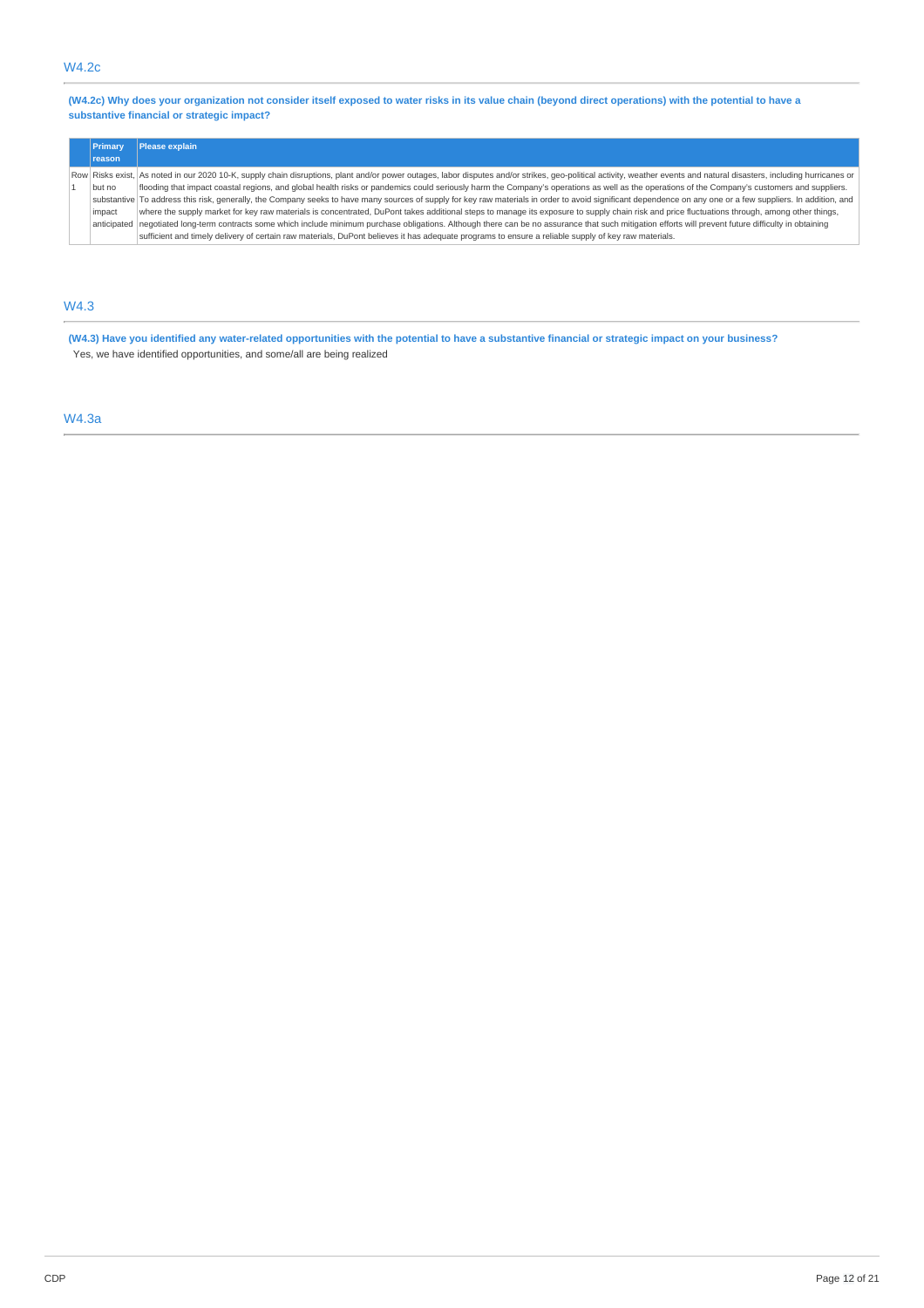**Type of opportunity** Products and services

#### **Primary water-related opportunity**

Increased sales of existing products/services

### **Company-specific description & strategy to realize opportunity**

DuPont Water Solutions offers a broad portfolio of globally recognized, industry-leading water solutions to help customers produce, purify, and extract some of the world's most commercially important products. We engage customers and potential customers from industries across the globe, including residential and municipal, power generation, oil and gas, healthcare, commercial industries, chemical and petrochemical, microelectronics, and food and beverage. As water conditions and regulations change in for various regions and industries, DuPont Water Solutions is poised to help customers face their water challenges with our portfolio of solutions. For example, in July of 2020, our Water Solutions business oversaw the installation of 10 OxyMem membrane aerated biofilm reactor (MABR) modules, which treat and purify wastewater, at a U.K.-based water plant that processes wastewater from the surrounding catchment area as well as excess biosolids from satellite plants. The customer was looking for a cost-effective way to retrofit and upgrade the facility to plan for population growth and meet tightening effluent standards. Rather than expanding the plant, the customer opted for an upgrade by converting it to an MABR system. Our OxyMem MABR modules were simply lowered into the system over two days to intensify the biological processes of existing wastewater treatment methods, increasing treatment capacity with minimal energy consumption. MABR technology offers simultaneous chemical oxygen demand and ammonia removal, with nitrification rates 2–3 times greater than moving bed biofilm reactor (MBBR) technology.

**Estimated timeframe for realization**

4 to 6 years

**Magnitude of potential financial impact** Medium-high

**Are you able to provide a potential financial impact figure?** Yes, an estimated range

**Potential financial impact figure (currency)** <Not Applicable>

#### **Potential financial impact figure – minimum (currency)** 1000000

**Potential financial impact figure – maximum (currency)** 13000000000

#### **Explanation of financial impact**

According to external analysts, the aggregate potential addressable market sizes for our Water Solutions portfolio is approximately \$16 billion.

**Type of opportunity** Markets

#### **Primary water-related opportunity**

Expansion into new markets

# **Company-specific description & strategy to realize opportunity**

DuPont Water Solutions offers a broad portfolio of globally recognized, industry-leading water solutions to help customers produce, purify, and extract some of the world's most commercially important products. We engage customers and potential customers from industries across the globe, including residential and municipal, power generation, oil and gas, healthcare, commercial industries, chemical and petrochemical, microelectronics, and food and beverage. As water conditions and regulations change in for various regions and industries, DuPont Water Solutions is poised to help customers face their water challenges with our portfolio of solutions. The world's oceans contain more than 97 percent of the planet's water resources, providing an essentially unlimited raw material for seawater desalination. Due to its energy consumption profile and land requirements desalination is not widely used; currently only about one percent of freshwater is from desalinated sources. Desalination is a process that removes salt from seawater to produce freshwater for municipal, agricultural, or industrial use. In 2020, DuPont Water Solutions entered into a collaboration with Waterise, an energy company that aims to provide solutions to the global water shortage. The collaboration aims to provide seawater reverse osmosis membraneswhich purify water-and expertise to the company's sub-sea desalination plants. Sub-sea desalination presents a more sustainable way to turn seawater to freshwater. It uses the natural hydrostatic pressure found at the depths of the sea to run the reverse osmosis, reducing the energy requirements of the desalination process by 40 percent. Sub-sea desalination also requires 80 percent less coastal land than land-based plants, presenting a viable option for communities with limited space. This process also requires lower amounts of pretreatment chemicals and eliminates the discharge of concentrated brine into coastal waters. Waterise and DuPont Water Solutions will collaborate on research and development toward the mission of advancing sub-sea desalination operations and performance.

**Estimated timeframe for realization** 4 to 6 years

# **Magnitude of potential financial impact**

Medium-high

**Are you able to provide a potential financial impact figure?** Yes, an estimated range

**Potential financial impact figure (currency)** <Not Applicable>

**Potential financial impact figure – minimum (currency)** 1000000

### **Potential financial impact figure – maximum (currency)** 13000000000

#### **Explanation of financial impact**

According to external analysts, the aggregate potential addressable market sizes for our Water Solutions portfolio is approximately \$16 billion.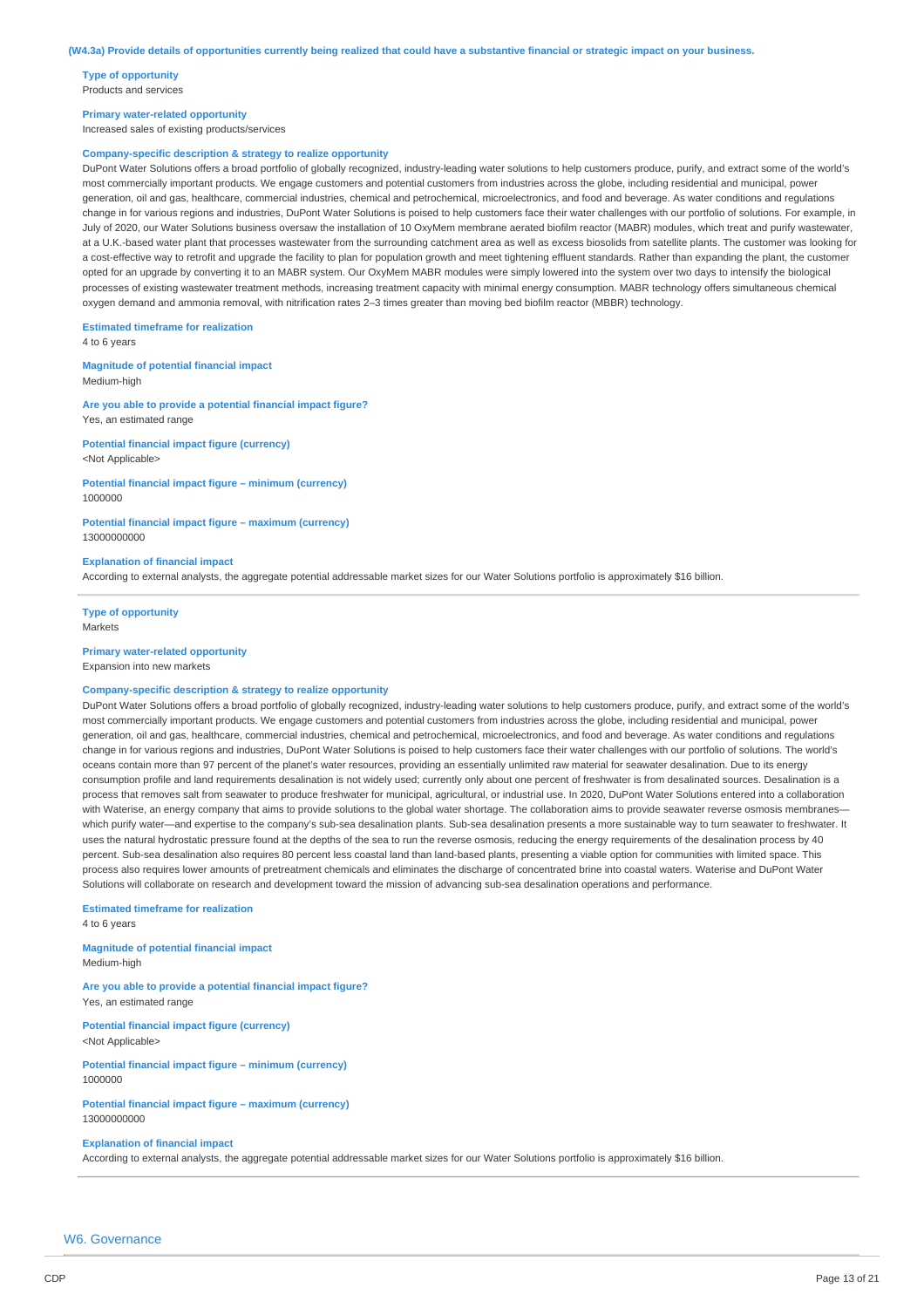# W6.1

**(W6.1) Does your organization have a water policy?** No, but we plan to develop one within the next 2 years

### W6.2

**(W6.2) Is there board level oversight of water-related issues within your organization?** Yes

### W6.2a

(W6.2a) Identify the position(s) (do not include any names) of the individual(s) on the board with responsibility for water-related issues.

| <b>Position</b> | <b>Please explain</b>                                                                                                                                                                                            |
|-----------------|------------------------------------------------------------------------------------------------------------------------------------------------------------------------------------------------------------------|
| l of            |                                                                                                                                                                                                                  |
| individual      |                                                                                                                                                                                                                  |
| Board-          | The water-related responsibilities of the Environmental Health Safety & Sustainability Committee (EHS&S) are as follows: • Oversee EHS performance and compliance (review performance metrics,                   |
| level           | process improvements and peer benchmarking) • Review the processes and systems used to ensure environmental compliance, including the impact of public policy changes • Oversee and advise the                   |
|                 | committee Board of Directors (BoD) on the corporate sustainability strategy, including DuPont's sustainability goals and actions, public policy management, advocacy priorities, community impact contributions, |
|                 | reputation management and other emerging issues, as delegated by the BoD · Review and provide input regarding the management of current and emerging EHS&S issues and report periodically to                     |
|                 | the BoD on EHS&S matters affecting DuPont Water stewardship is an important aspect of the company's comprehensive ESG/CSR strategy. For instance, the EHS&S Committee approved our 2030                          |
|                 | Leading Water Stewardship goal, which led to our three-tiered risk assessment process implemented in 2019 and 2020.                                                                                              |

### W6.2b

**(W6.2b) Provide further details on the board's oversight of water-related issues.**

|       | Frequency that water-related issues are a scheduled agenda item | Governance mechanisms into which water-related issues are integrated                                                                                                                                                             | <b>Please explain</b> |
|-------|-----------------------------------------------------------------|----------------------------------------------------------------------------------------------------------------------------------------------------------------------------------------------------------------------------------|-----------------------|
| Row 1 | Scheduled - some meetings                                       | Monitoring implementation and performance<br>Overseeing acquisitions and divestiture<br>Reviewing and quiding major plans of action<br>Reviewing and quiding strategy<br>Reviewing and quiding corporate responsibility strategy |                       |
|       |                                                                 | Reviewing innovation/R&D priorities                                                                                                                                                                                              |                       |

### W6.3

(W6.3) Provide the highest management-level position(s) or committee(s) with responsibility for water-related issues (do not include the names of individuals).

**Name of the position(s) and/or committee(s)** Chief Sustainability Officer (CSO)

#### **Responsibility**

Both assessing and managing water-related risks and opportunities

**Frequency of reporting to the board on water-related issues**

# Half-yearly

### **Please explain**

The Chief Sustainability Officer (CTSO) reports directly to the CEO, and routinely engages the EHS&S Committee of the Board of Directors on matters of sustainability, product stewardship and community impact. The CTSO reports to the EHS&S Committee at least twice a year on all matters related to DuPont's sustainability programs and performance. These reports can include progress/strategy updates regarding water risk, water management, and other water-related issues that may intersect with our sustainability strategy.

#### **Name of the position(s) and/or committee(s)**

Other C-Suite Officer, please specify (Chief Operations & Engineering Officer)

#### **Responsibility**

Both assessing and managing water-related risks and opportunities

### **Frequency of reporting to the board on water-related issues**

Half-yearly

### **Please explain**

The Chief Operations & Engineering Officer (COEO) is responsible for managing all operations and investments related to DuPont-operated plants and sites, and oversees our Environmental, Health and Safety (EHS) function. The COEO reports directly to the CEO, and engages the EHS&S Committee at least quarterly on all matters related to DuPont's EHS programs and performance. EHS program reports can include progress/strategy updates regarding water risk, water management, and other water-related issues that may intersect with our sustainability strategy.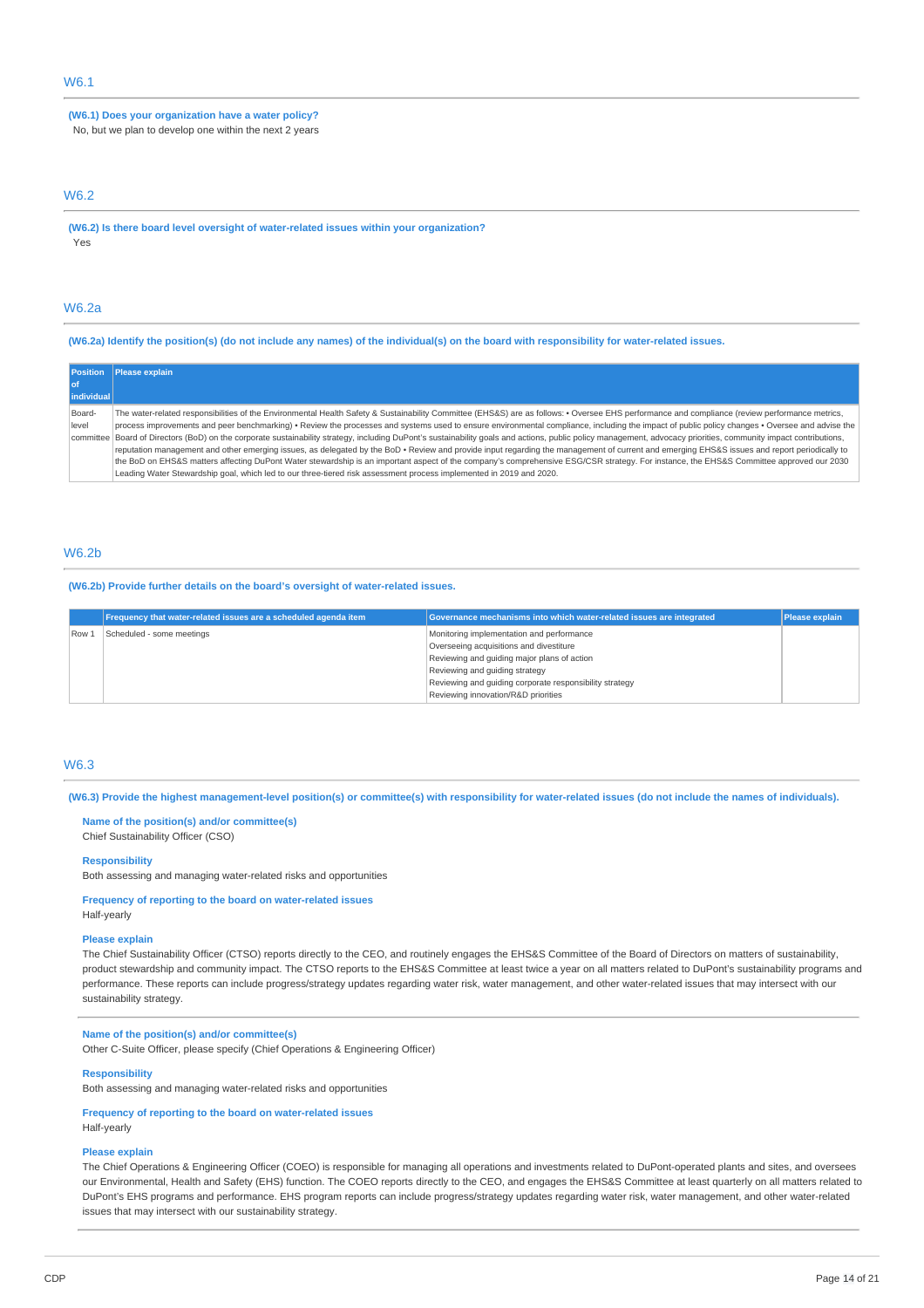(W6.4) Do you provide incentives to C-suite employees or board members for the management of water-related issues?

|       | <b>Provide incentives for management of water-related issues '</b>    |  |
|-------|-----------------------------------------------------------------------|--|
| Row 1 | No, not currently but we plan to introduce them in the next two years |  |

## W6.5

(W6.5) Do you engage in activities that could either directly or indirectly influence public policy on water through any of the following? Yes, trade associations

Yes, funding research organizations

# W6.5a

(W6.5a) What processes do you have in place to ensure that all of your direct and indirect activities seeking to influence policy are consistent with your water **policy/water commitments?**

DuPont Water Solutions (DWS) selects trade associations with the technical expertise to help advance water stewardship and policy within their respective industries, cities and regions. For this reason, we prioritize memberships that encourage multi-stakeholder collaboration between, for instance, regulators, utilities, academic institutions and research organizations, and private industries. In the event that we participate in a trade association, consortium, policy effort or research project that no longer aligns with our water commitments or water priorities, we will engage the appropriate leadership to achieve resolution. If resolution cannot be found, we will remove ourselves from the effort in the appropriate manner and timing in accordance with the bylaws of the organization.

An example is DWS funding of The Economist Intelligence Unit's Global Water City Index, which will help cities understand how to leverage water technology and policy to positively impact the city's water security and quality into the future. The initiative is targeting 52 global cities when it launches in October 2021, with a goal of adding 50 cities per year.

It must be noted, however, that we vet all partnership and membership opportunities thoroughly, including an evaluation of short-, medium-, and long-term objectives. To date, we have not had to terminate voluntary funding or participation in an water-specific organization for reasons related to inconsistency with DuPont water commitments.

# W6.6

(W6.6) Did your organization include information about its response to water-related risks in its most recent mainstream financial report? Yes (you may attach the report - this is optional)

#### W7. Business strategy

# W7.1

(W7.1) Are water-related issues integrated into any aspects of your long-term strategic business plan, and if so how?

|                                            | Are water-<br>related<br><b>issues</b><br>integrated? horizon | Long-<br>term<br>time<br>(years) | <b>Please explain</b>                                                                                                                                                                                                                                                                                                                                                                                                                                                                                                                                                                                                                                                                                                                                                                                                                                                                                                                                                                                                                                                                                                           |
|--------------------------------------------|---------------------------------------------------------------|----------------------------------|---------------------------------------------------------------------------------------------------------------------------------------------------------------------------------------------------------------------------------------------------------------------------------------------------------------------------------------------------------------------------------------------------------------------------------------------------------------------------------------------------------------------------------------------------------------------------------------------------------------------------------------------------------------------------------------------------------------------------------------------------------------------------------------------------------------------------------------------------------------------------------------------------------------------------------------------------------------------------------------------------------------------------------------------------------------------------------------------------------------------------------|
| Long-<br>term<br>business                  | Yes, water-<br>related<br>issues are<br>objectives integrated | 11-15                            | Our 2030 Leading Water Stewardship goal to 1) Implement holistic water strategies across all facilities, prioritizing manufacturing plants and communities in high-risk watersheds,<br>and 2) Enable millions of people access to clean water through leadership in advancing water technology and enacting strategic partnerships is a part of our long-term business<br>objectives as it articulates our position in minimizing multiple aspects of operational water risk while capitalizing on market opportunities related to the DuPont Water Solutions<br>(DWS) innovation portfolio. Implementing holistic water strategies will begin at the conclusion of our three-tiered water risk assessment project (detailed in section W3) through<br>conformance to the AWS Standard. We continue to expand in our DWS portfolio through innovation and acquisitions to grow the variety of water technologies available to alleviate<br>global water challenges.                                                                                                                                                             |
| Strategy<br>for<br>achieving<br>objectives | Yes, water-<br>related<br>issues are<br>long-term integrated  | 11-15                            | DuPont Water Solutions offers a broad portfolio of globally recognized, industry-leading water solutions to help customers produce, purify, and extract some of the world's most<br>commercially important products. We engage customers from industries across the globe, including residential and municipal, power generation, oil and gas, healthcare,<br>commercial industries, chemical and petrochemical, microelectronics, and food and beverage. As water conditions and regulations change in for various regions and industries,<br>DuPont Water Solutions is poised to help customers face their water challenges with our portfolio of solutions. For example, the fashion industry produces nearly 20% of global<br>wastewater, and textile dyeing is the second largest polluter of water globally. The Tirupur textile wastewater treatment plant in Tamil Nandu, India, is using DuPont™ FILMTEC™<br>FORTILIFE™ reverse osmosis technology to increase water efficiency to the point of zero liquid discharge. Learn more about our capabilities in water purification at<br>https://www.dupont.com/water.html |
| Financial<br>planning                      | Yes, water-<br>related<br>issues are<br>integrated            | 11-15                            | We consider the financial opportunities and risks associated with water and our business strategy. To further expand our capabilities in Water Solutions portfolio, we finalized<br>several strategic acquisitions in 2020, including: becaming the only supplier to offer dry-tested seawater reverse osmosis (SWRO) membranes, entering into an exclusive global<br>partnership with Sun Chemical and the DIC Corporation to bring our Ligasep™ membrane degasification modules to the water purification market, and finalizing the acquisition of<br>inge® GmbH and proudly integrated its industry-leading multi-bore PES ultrafiltration technology into our portfolio of water purification and separation capabilities. With these<br>additions to our portfolio and reach, DuPont is better positioned than ever to achieve our vision for a water-optimized world.                                                                                                                                                                                                                                                    |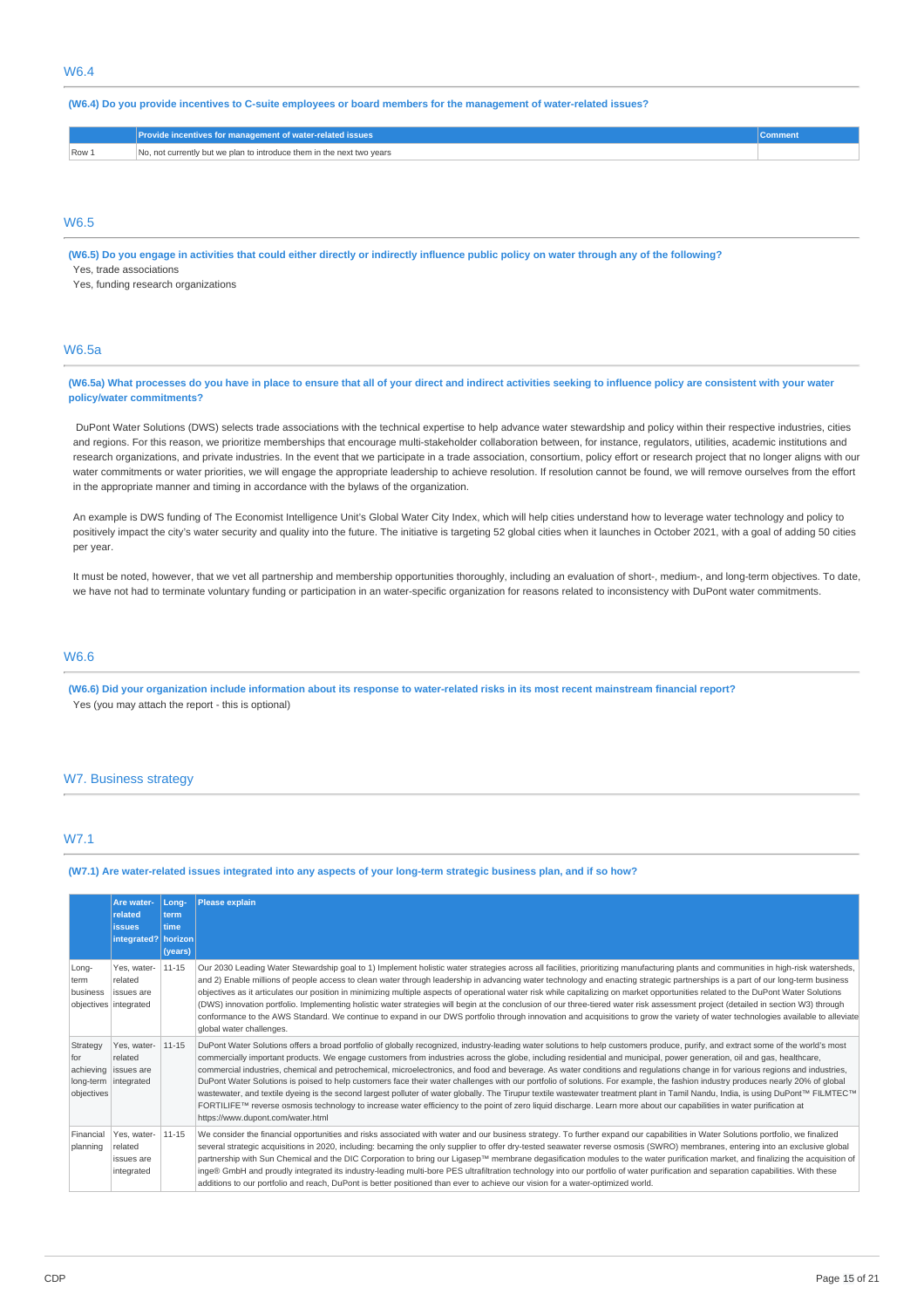# W7.2

(W7.2) What is the trend in your organization's water-related capital expenditure (CAPEX) and operating expenditure (OPEX) for the reporting year, and the **anticipated trend for the next reporting year?**

#### **Row 1**

**Water-related CAPEX (+/- % change)**

**Anticipated forward trend for CAPEX (+/- % change)**

**Water-related OPEX (+/- % change)**

**Anticipated forward trend for OPEX (+/- % change)**

**Please explain**

# W7.3

**(W7.3) Does your organization use climate-related scenario analysis to inform its business strategy?**

| Use of          | <b>Comment</b>                                                                                                                                                                                                                                                                                                                                                                                                                                                                                                                                                                                                                                                                                                                                                                                                                                                                                          |
|-----------------|---------------------------------------------------------------------------------------------------------------------------------------------------------------------------------------------------------------------------------------------------------------------------------------------------------------------------------------------------------------------------------------------------------------------------------------------------------------------------------------------------------------------------------------------------------------------------------------------------------------------------------------------------------------------------------------------------------------------------------------------------------------------------------------------------------------------------------------------------------------------------------------------------------|
| climate-        |                                                                                                                                                                                                                                                                                                                                                                                                                                                                                                                                                                                                                                                                                                                                                                                                                                                                                                         |
| related         |                                                                                                                                                                                                                                                                                                                                                                                                                                                                                                                                                                                                                                                                                                                                                                                                                                                                                                         |
| <b>Scenario</b> |                                                                                                                                                                                                                                                                                                                                                                                                                                                                                                                                                                                                                                                                                                                                                                                                                                                                                                         |
| analysis        |                                                                                                                                                                                                                                                                                                                                                                                                                                                                                                                                                                                                                                                                                                                                                                                                                                                                                                         |
| Row Yes         | In 2020, DuPont management refreshed the enterprise risk management (ERM) process, including performing a maturity assessment on the current state and desired future state, formalizing an<br>internal governance structure to oversee the annual re-assessment and re-prioritization of enterprise level risks and creating consistent framework, policies, and procedures for identifying and<br>assessing enterprise level risks. One of the top risks identified was business continuity, and a risk scenario we examine for business continuity includes climate change impacts to our operations.<br>This risk will be monitored to assess the design and operating effectiveness of the existing controls framework and assess mitigations in place and highlight potential enhancements to reduce<br>threats and increase opportunities to support the Company's overall strategic objectives. |

# W7.3a

**(W7.3a) Has your organization identified any water-related outcomes from your climate-related scenario analysis?** Yes

# W7.3b

(W7.3b) What water-related outcomes were identified from the use of climate-related scenario analysis, and what was your organization's response?

| <b>Climate-</b><br>related<br>scenarios<br>and<br>models<br>applied | <b>Description of possible water-related outcomes</b>                                                                                                                                                                                                                                                                                                                                                                                                                                                                                                                                                                                                                                                                | Company response to possible water-related outcomes                                                                                                                                                                                                                                                                                                                                                                                                                                                                                                                                                                                                                                                                                                                                                                                                                                                                                                           |
|---------------------------------------------------------------------|----------------------------------------------------------------------------------------------------------------------------------------------------------------------------------------------------------------------------------------------------------------------------------------------------------------------------------------------------------------------------------------------------------------------------------------------------------------------------------------------------------------------------------------------------------------------------------------------------------------------------------------------------------------------------------------------------------------------|---------------------------------------------------------------------------------------------------------------------------------------------------------------------------------------------------------------------------------------------------------------------------------------------------------------------------------------------------------------------------------------------------------------------------------------------------------------------------------------------------------------------------------------------------------------------------------------------------------------------------------------------------------------------------------------------------------------------------------------------------------------------------------------------------------------------------------------------------------------------------------------------------------------------------------------------------------------|
| Row Other,<br>please<br>specify<br>(COSO<br>ERM. ISO<br>31000)      | Supply chain disruptions, plant and/or power outages, labor disputes and/or<br>strikes, information technology system and/or network disruptions, whether<br>caused by acts of sabotage, employee error, malfeasance or other actions, geo-<br>political activity, weather events and natural disasters, including hurricanes or<br>flooding that impact coastal regions, and global health risks or pandemics could<br>seriously harm the Company's operations as well as the operations of the<br>Company's customers and suppliers. Natural disasters and other security and<br>environmental risks have increased stakeholder concerns about the security and<br>safety of chemical production and distribution. | DuPont seeks to actively manage the risks within the Company's control that could lead to business disruptions<br>and security breaches. Our Leading Water Stewardship goal, in part, commits us to implementing holistic water<br>strategies across all facilities, prioritizing manufacturing plants and communities in high-risk watersheds, by<br>2030. The work began in 2019 with the early stages of our risk assessment and site survey on water risks and<br>continued into 2020 with deeper site water risk analyses. Also, DuPont maintains a corporate level natural<br>disaster team intervenes when it is forecasted that multiple sites may be impacted by a hurricane at Category 1<br>or above. The team leverages corporate resources to help impacted locations prepare and respond to hurricane<br>impacts. This support may include humanitarian aid, equipment, security, or more, depending on the storm and<br>the needs of the site. |

# W7.4

**(W7.4) Does your company use an internal price on water?**

**Row 1**

**Does your company use an internal price on water?**

No, but we are currently exploring water valuation practices

**Please explain**

# W8. Targets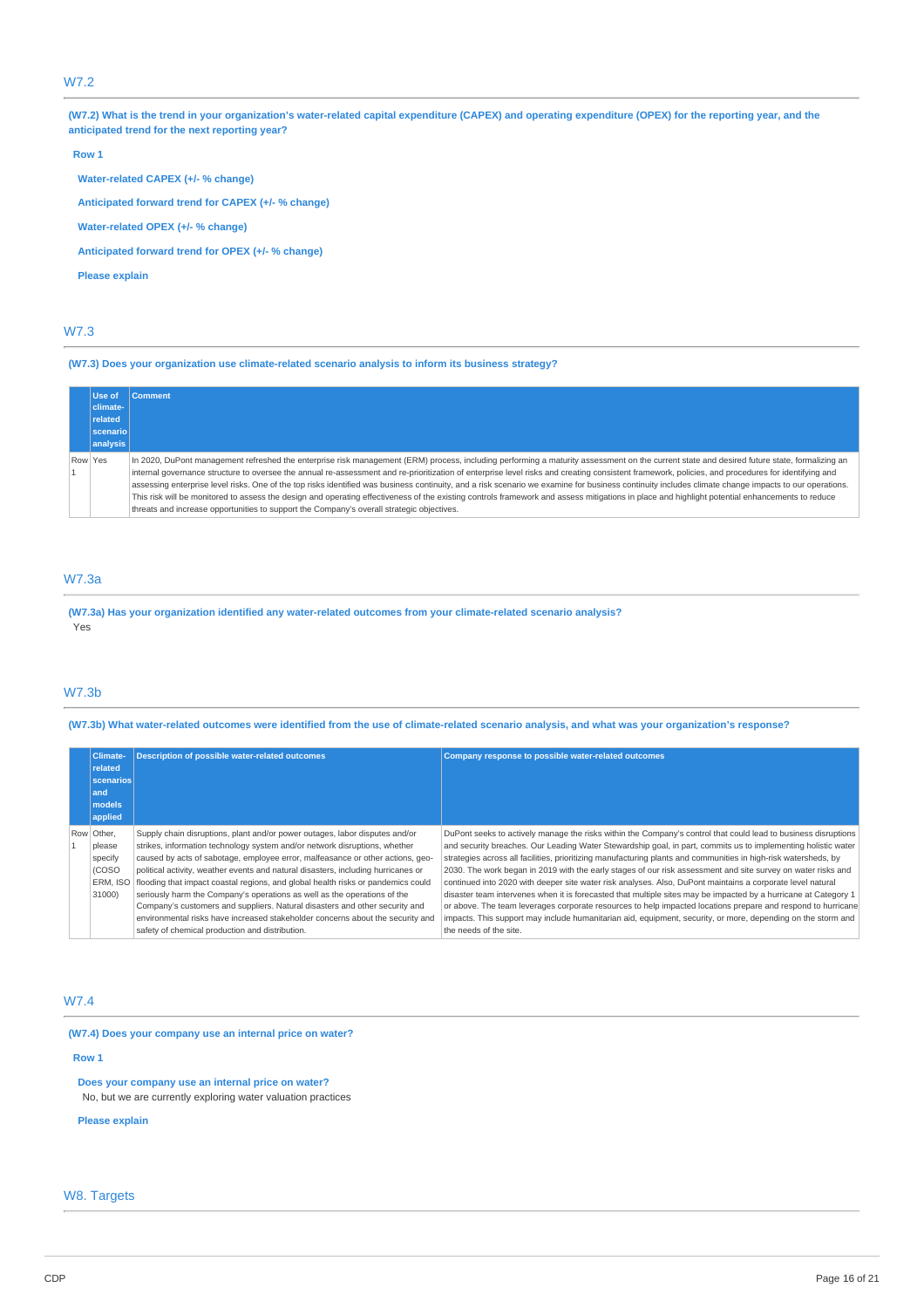# W8.1

# **(W8.1) Describe your approach to setting and monitoring water-related targets and/or goals.**

|                     |                   | Levels for Monitoring Approach to setting and monitoring targets and/or goals                                                                                                                   |
|---------------------|-------------------|-------------------------------------------------------------------------------------------------------------------------------------------------------------------------------------------------|
| targets<br>and/or   | l at<br>corporate |                                                                                                                                                                                                 |
| qoals               | level             |                                                                                                                                                                                                 |
| Row Company-        |                   | Targets are  In 2018, we conducted a materiality assessment with internal and external stakeholders to determine the strategic sustainability priorities for the specialty products businesses. |
| wide                | monitored         | Analyzing stakeholders' feedback led us to six priority areas, one of which is Water Stewardship. (see more details on our materiality process at                                               |
| targets             | at the            | https://www.dupont.com/about/sustainability/sustainability-strategy-2021.html). As a leading global manufacturing company, DuPont depends on a stable water supply to make quality              |
| and goals           | corporate         | products that serve society. We understand that although the importance of water stewardship is a global issue, water withdrawal, consumption, and quality, must be managed                     |
| Site/facility level |                   | locally. Increasing competition for water demands immediate action, and a steep change in the way that companies manage water. We recognize the need to manage the water                        |
| specific            | Goals are         | needs of today while securing water for the future. We also recognize that we cannot do it alone and must collaborate with our stakeholders in new innovative ways to address                   |
| targets             | monitored         | underlying shared water challenges. We set a context-based Leading Water Stewardship goal that help us realize meet our operational responsibilities as a leading company. We                   |
| and/or              | at the            | also set a product-related goal to help us live our purpose of empowering the world with the essential innovations to thrive: 1. Implement holistic water strategies across all facilities      |
| goals               | corporate         | prioritizing manufacturing plants and communities in high-risk watersheds. 2. Enable millions of people access to clean water through leadership in advancing water technology and              |
|                     | level             | enacting strategic partnerships.                                                                                                                                                                |

# W8.1a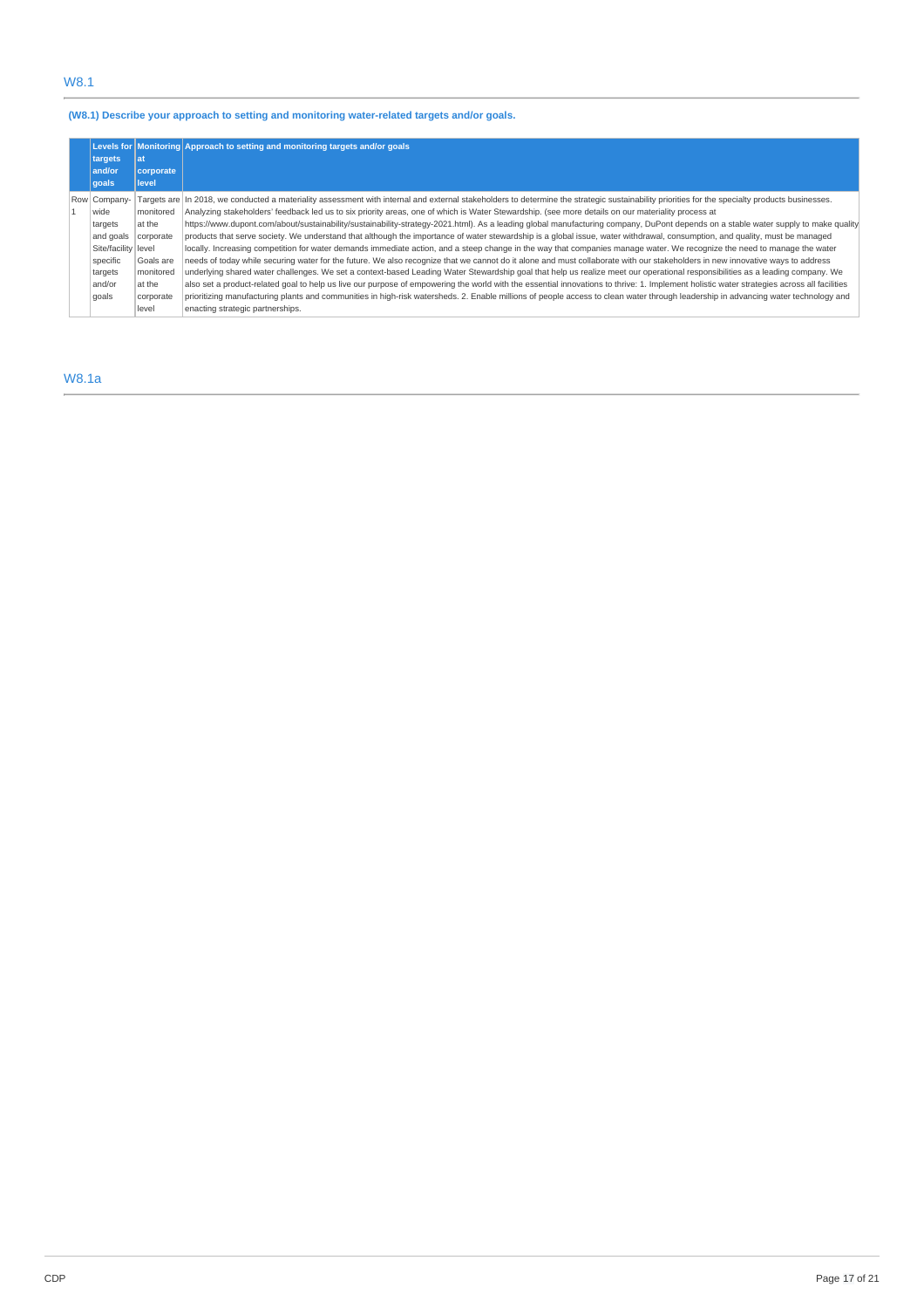#### (W8.1a) Provide details of your water targets that are monitored at the corporate level, and the progress made.

**Target reference number** Target 1

**Category of target** Monitoring of water use

**Level** Site/facility

**Primary motivation** Corporate social responsibility

### **Description of target**

Goal: Implement holistic water strategies across all facilities, prioritizing manufacturing plants and communities in high-risk watersheds. Details: To help ensure we meet our 2030 Leading Water Stewardship goal, we will conform to the Alliance for Water Stewardship International Water Stewardship Standard (the AWS Standard) for sites where we've determined that there could be significant water risks. In many instances, this strategy will help us reduce our water intensity.

### **Quantitative metric**

Other, please specify (% of applicable sites conforming to water management standard)

**Baseline year**

2019

**Start year** 2020

**Target year** 2030

### **% of target achieved**

10

#### **Please explain**

We are in the final validation stages of our three-tiered risk assessment process to determine the sites that will implement measures to conform to the AWS Standard.

**Target reference number** Target 2

**Category of target** Product use-phase

**Level** Brand/product

**Primary motivation** Shared value

# **Description of target**

Goal: Enable millions of people access to clean water through leadership in advancing water technology and enacting strategic partnerships. Description: DuPont Water Solutions is advancing global water stewardship by innovating to design water solutions that will help our customers maximize water usage, minimize discharges and protect water supplies.

# **Quantitative metric**

Other, please specify (Quantification of absolute product reach for Water Solutions portfolio)

**Baseline year** 2019

**Start year** 2020

**Target year** 2030

#### **% of target achieved** 10

# **Please explain**

We are evaluating measurement techniques, but remain confident in our ability to meet this goal.

# W8.1b